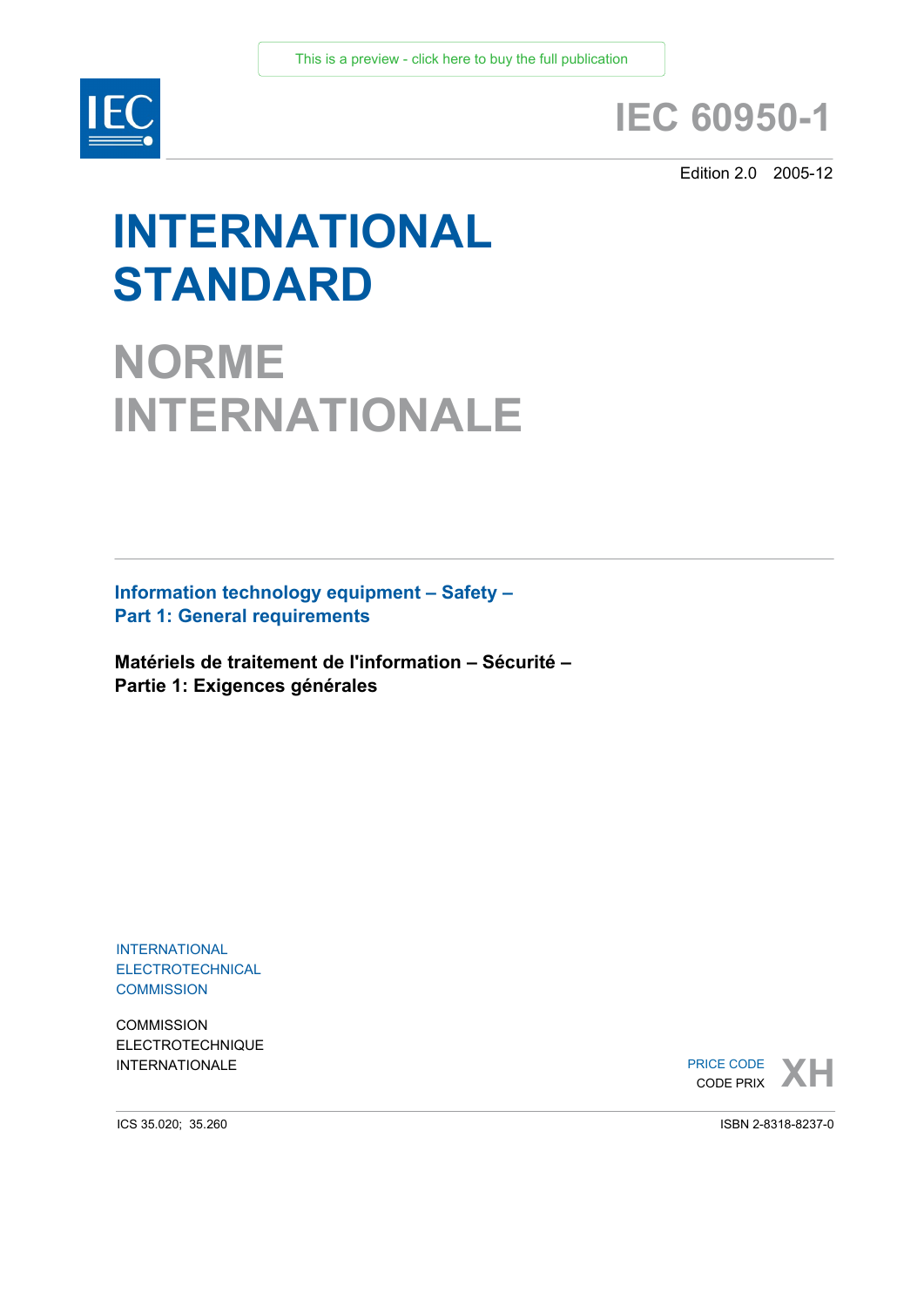$-2-$ 

# **CONTENTS**

| 0 |     |                                                                         |  |
|---|-----|-------------------------------------------------------------------------|--|
|   | 0.1 |                                                                         |  |
|   | 0.2 |                                                                         |  |
|   | 0.3 |                                                                         |  |
| 1 |     |                                                                         |  |
|   | 1.1 |                                                                         |  |
|   | 1.2 |                                                                         |  |
|   | 1.3 |                                                                         |  |
|   | 1.4 |                                                                         |  |
|   | 1.5 |                                                                         |  |
|   | 1.6 |                                                                         |  |
|   | 1.7 |                                                                         |  |
| 2 |     |                                                                         |  |
|   | 2.1 |                                                                         |  |
|   | 2.2 |                                                                         |  |
|   | 2.3 |                                                                         |  |
|   | 2.4 |                                                                         |  |
|   | 2.5 |                                                                         |  |
|   | 2.6 |                                                                         |  |
|   | 2.7 |                                                                         |  |
|   | 2.8 |                                                                         |  |
|   | 2.9 |                                                                         |  |
|   |     | 2.10 Clearances, creepage distances and distances through insulation 94 |  |
| 3 |     |                                                                         |  |
|   | 3.1 |                                                                         |  |
|   | 3.2 |                                                                         |  |
|   | 3.3 |                                                                         |  |
|   | 3.4 |                                                                         |  |
|   | 3.5 |                                                                         |  |
| 4 |     |                                                                         |  |
|   | 4.1 |                                                                         |  |
|   | 4.2 |                                                                         |  |
|   | 4.3 |                                                                         |  |
|   | 4.4 |                                                                         |  |
|   | 4.5 |                                                                         |  |
|   | 4.6 |                                                                         |  |
|   | 4.7 |                                                                         |  |
| 5 |     |                                                                         |  |
|   | 5.1 |                                                                         |  |
|   | 5.2 |                                                                         |  |
|   | 5.3 |                                                                         |  |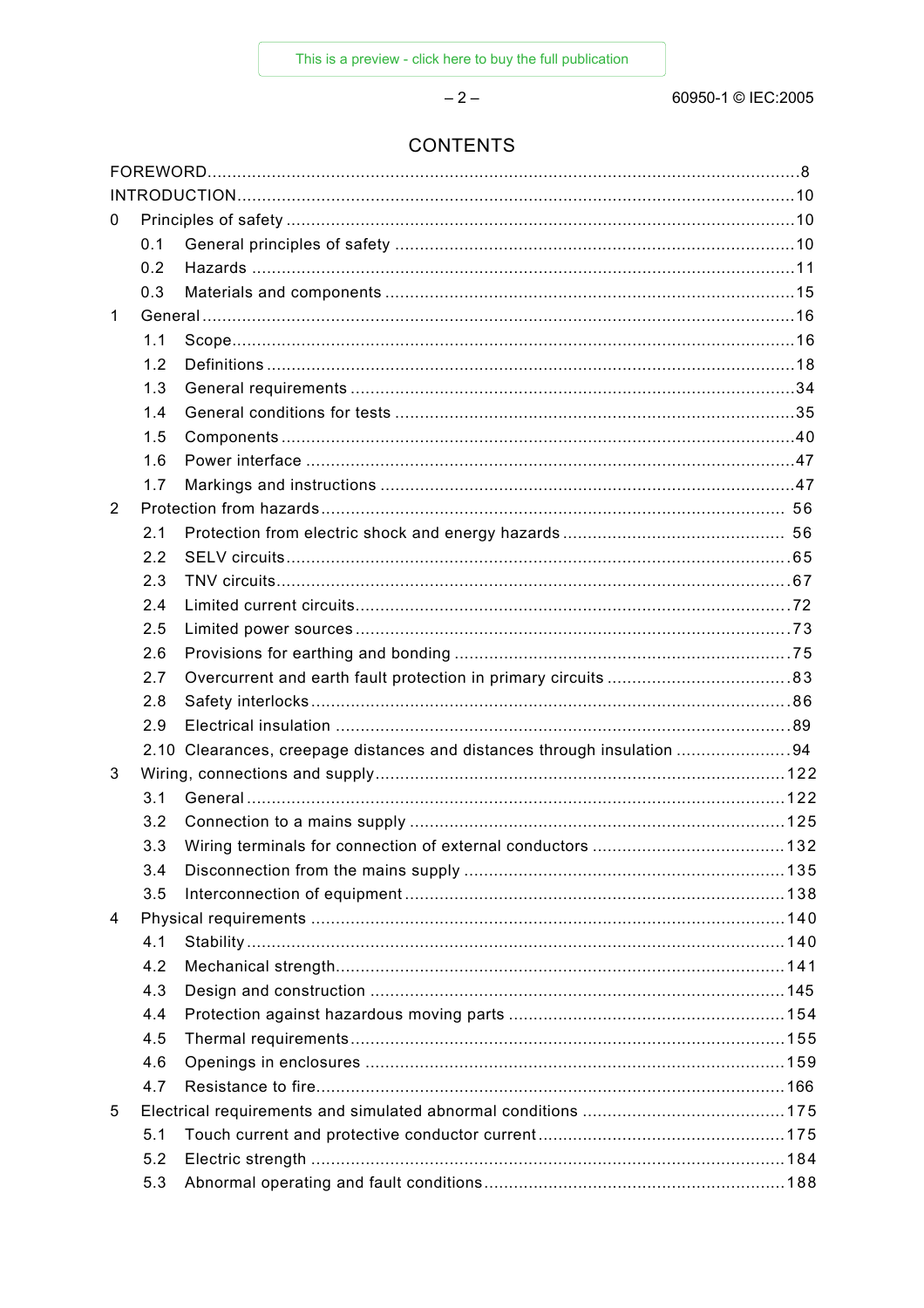[This is a preview - click here to buy the full publication](https://webstore.iec.ch/publication/4020&preview=1)

60950-1 IEC:2005 – 5 – 60950-1 © IEC:2005 – 3 –

| 6 |     |                                                                                                                                                     |  |
|---|-----|-----------------------------------------------------------------------------------------------------------------------------------------------------|--|
|   | 6.1 | Protection of telecommunication network service persons, and users of other<br>equipment connected to the network, from hazards in the equipment193 |  |
|   | 6.2 | Protection of equipment users from overvoltages on telecommunication                                                                                |  |
|   | 6.3 | Protection of the telecommunication wiring system from overheating 198                                                                              |  |
| 7 |     |                                                                                                                                                     |  |
|   | 7.1 |                                                                                                                                                     |  |
|   | 7.2 | Protection of cable distribution system service persons, and users of other                                                                         |  |
|   |     | equipment connected to the system, from hazardous voltages in the                                                                                   |  |
|   | 7.3 | Protection of equipment users from overvoltages on the cable distribution                                                                           |  |
|   | 7.4 | Insulation between primary circuits and cable distribution systems200                                                                               |  |
|   |     |                                                                                                                                                     |  |
|   |     |                                                                                                                                                     |  |
|   |     |                                                                                                                                                     |  |
|   |     |                                                                                                                                                     |  |
|   |     |                                                                                                                                                     |  |
|   |     | Annex F (normative) Measurement of clearances and creepage distances 218                                                                            |  |
|   |     | Annex G (normative) Alternative method for determining minimum clearances 226                                                                       |  |
|   |     |                                                                                                                                                     |  |
|   |     | Annex J (normative) Table of electrochemical potentials (see 2.6.5.6)235                                                                            |  |
|   |     |                                                                                                                                                     |  |
|   |     | Annex L (normative) Normal load conditions for some types of electrical business                                                                    |  |
|   |     |                                                                                                                                                     |  |
|   |     |                                                                                                                                                     |  |
|   |     |                                                                                                                                                     |  |
|   |     |                                                                                                                                                     |  |
|   |     | Annex R (informative) Examples of requirements for quality control programmes 252                                                                   |  |
|   |     |                                                                                                                                                     |  |
|   |     | Annex T (informative) Guidance on protection against ingress of water257                                                                            |  |
|   |     | Insulated winding wires for use without interleaved insulation 259<br>Annex U (normative)                                                           |  |
|   |     | Annex V (normative)                                                                                                                                 |  |
|   |     |                                                                                                                                                     |  |
|   |     | Annex X (informative) Maximum heating effect in transformer tests272                                                                                |  |
|   |     | Annex Y (normative)                                                                                                                                 |  |
|   |     | Annex Z (informative)<br>Overvoltage categories (see 2.10.3.2 and Clause G.2)275                                                                    |  |
|   |     |                                                                                                                                                     |  |
|   |     |                                                                                                                                                     |  |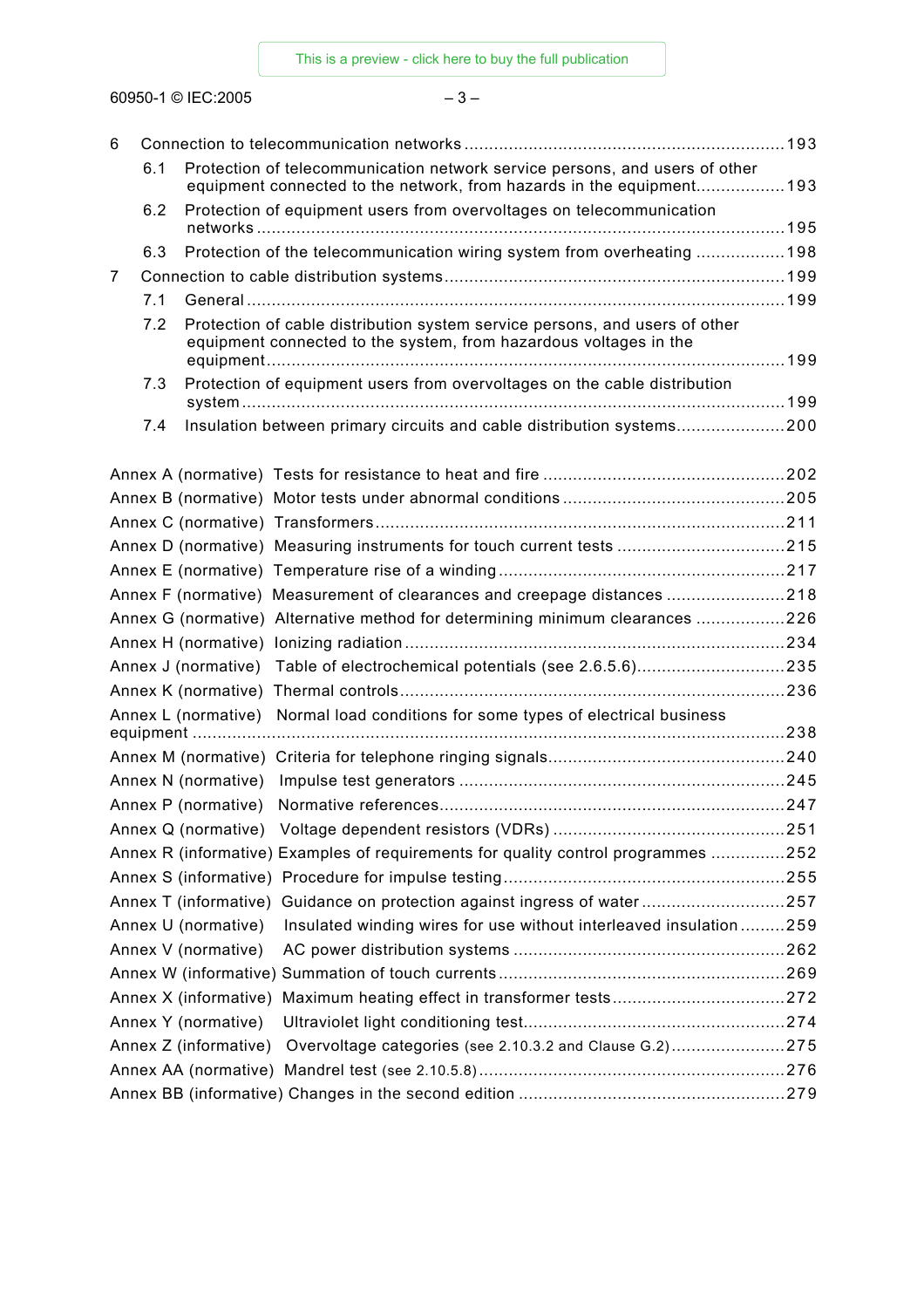| Figure 4B - Examples of cross-sections of designs of openings preventing vertical       |  |
|-----------------------------------------------------------------------------------------|--|
|                                                                                         |  |
|                                                                                         |  |
| Figure 4E - Typical bottom of a fire enclosure for partially enclosed component or      |  |
|                                                                                         |  |
| Figure 5A - Test circuit for touch current of single-phase equipment on a star TN or TT |  |
| Figure 5B - Test circuit for touch current of three-phase equipment on a star TN or TT  |  |
| Figure 6A – Test for separation between a telecommunication network and earth195        |  |
|                                                                                         |  |
|                                                                                         |  |
|                                                                                         |  |
|                                                                                         |  |
|                                                                                         |  |
|                                                                                         |  |
|                                                                                         |  |
|                                                                                         |  |
|                                                                                         |  |
|                                                                                         |  |
|                                                                                         |  |
|                                                                                         |  |
|                                                                                         |  |
|                                                                                         |  |
|                                                                                         |  |
|                                                                                         |  |

 $-4-$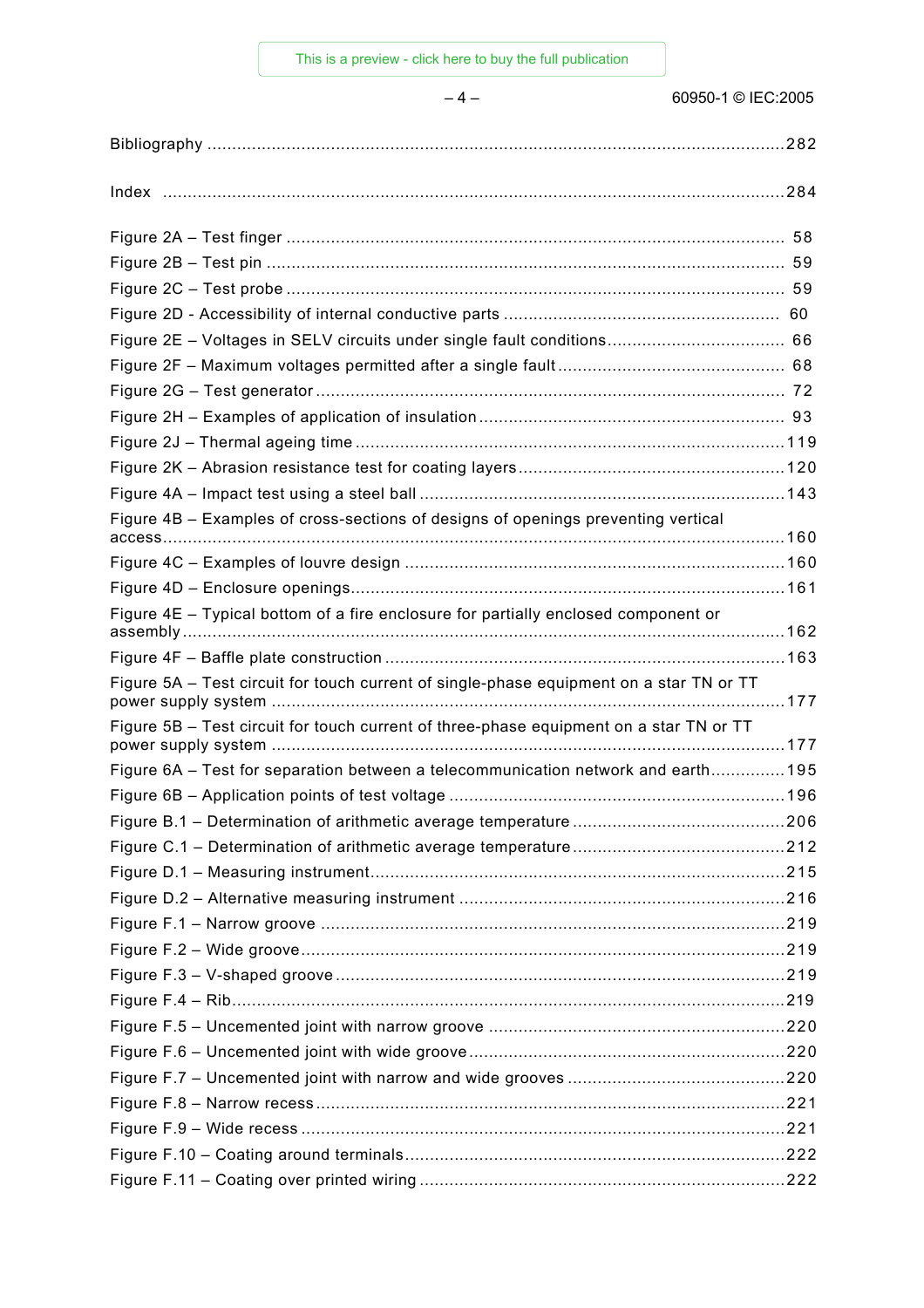60950-1 IEC:2005 – 9 – 60950-1 © IEC:2005 – 5 –

| Figure S.1 - Waveform on insulation without surge suppressors and no breakdown 255  |  |
|-------------------------------------------------------------------------------------|--|
| Figure S.2 - Waveforms on insulation during breakdown without surge suppressors 256 |  |
| Figure S.3 - Waveforms on insulation with surge suppressors in operation 256        |  |
| Figure S.4 – Waveform on short-circuited surge suppressor and insulation 256        |  |
|                                                                                     |  |
|                                                                                     |  |
|                                                                                     |  |
| Figure V.4 - Example of single-phase, three-wire TN-C power distribution system 266 |  |
| Figure V.5 - Example of three line and neutral TT power distribution system266      |  |
|                                                                                     |  |
| Figure V.7 - Example of three line (and neutral) IT power distribution system 267   |  |
|                                                                                     |  |
|                                                                                     |  |
|                                                                                     |  |
|                                                                                     |  |
|                                                                                     |  |
|                                                                                     |  |
|                                                                                     |  |
|                                                                                     |  |
|                                                                                     |  |
|                                                                                     |  |
|                                                                                     |  |
|                                                                                     |  |
|                                                                                     |  |
| Table 2B – Limits for power sources without an overcurrent protective device  74    |  |
| Table 2C – Limits for power sources with an overcurrent protective device 74        |  |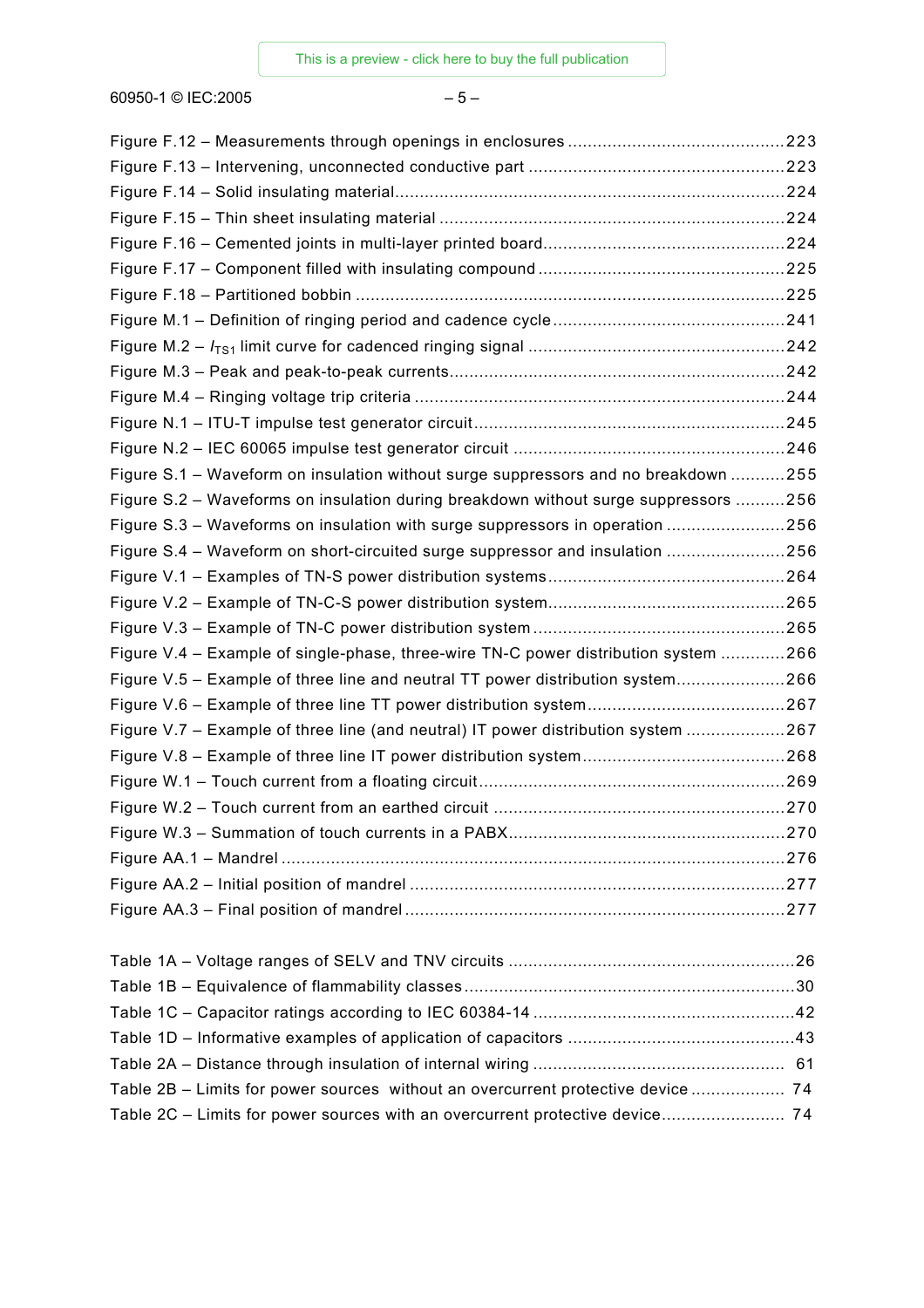$-6-$ 

| Table 2F – Informative examples of protective devices in single-phase equipment or<br>subassemblies |  |
|-----------------------------------------------------------------------------------------------------|--|
| Table 2G – Informative examples of protective devices in three-phase equipment85                    |  |
|                                                                                                     |  |
|                                                                                                     |  |
| Table 2K – Minimum clearances for insulation in primary circuits and between primary                |  |
|                                                                                                     |  |
|                                                                                                     |  |
|                                                                                                     |  |
|                                                                                                     |  |
| Table 2Q - Minimum separation distances for coated printed boards 116                               |  |
|                                                                                                     |  |
| Table 3A - Sizes of cables and conduits for equipment having a rated current not                    |  |
|                                                                                                     |  |
|                                                                                                     |  |
| Table 3D - Range of conductor sizes to be accepted by terminals  133                                |  |
| Table 3E – Sizes of terminals for mains supply conductors and protective earthing                   |  |
|                                                                                                     |  |
|                                                                                                     |  |
|                                                                                                     |  |
| Table 4D – Size and spacing of openings in metal bottoms of fire enclosures 164                     |  |
|                                                                                                     |  |
|                                                                                                     |  |
| Table 5B – Test voltages for electric strength tests based on peak working voltages Part 1186       |  |
| Table 5B – Test voltages for electric strength tests based on peak working voltages Part 2187       |  |
| Table 5C - Test voltages for electric strength tests based on required withstand voltages. 188      |  |
|                                                                                                     |  |
| Table B.1 - Temperature limits for motor windings (except for running overload test)206             |  |
|                                                                                                     |  |
|                                                                                                     |  |
|                                                                                                     |  |
|                                                                                                     |  |
|                                                                                                     |  |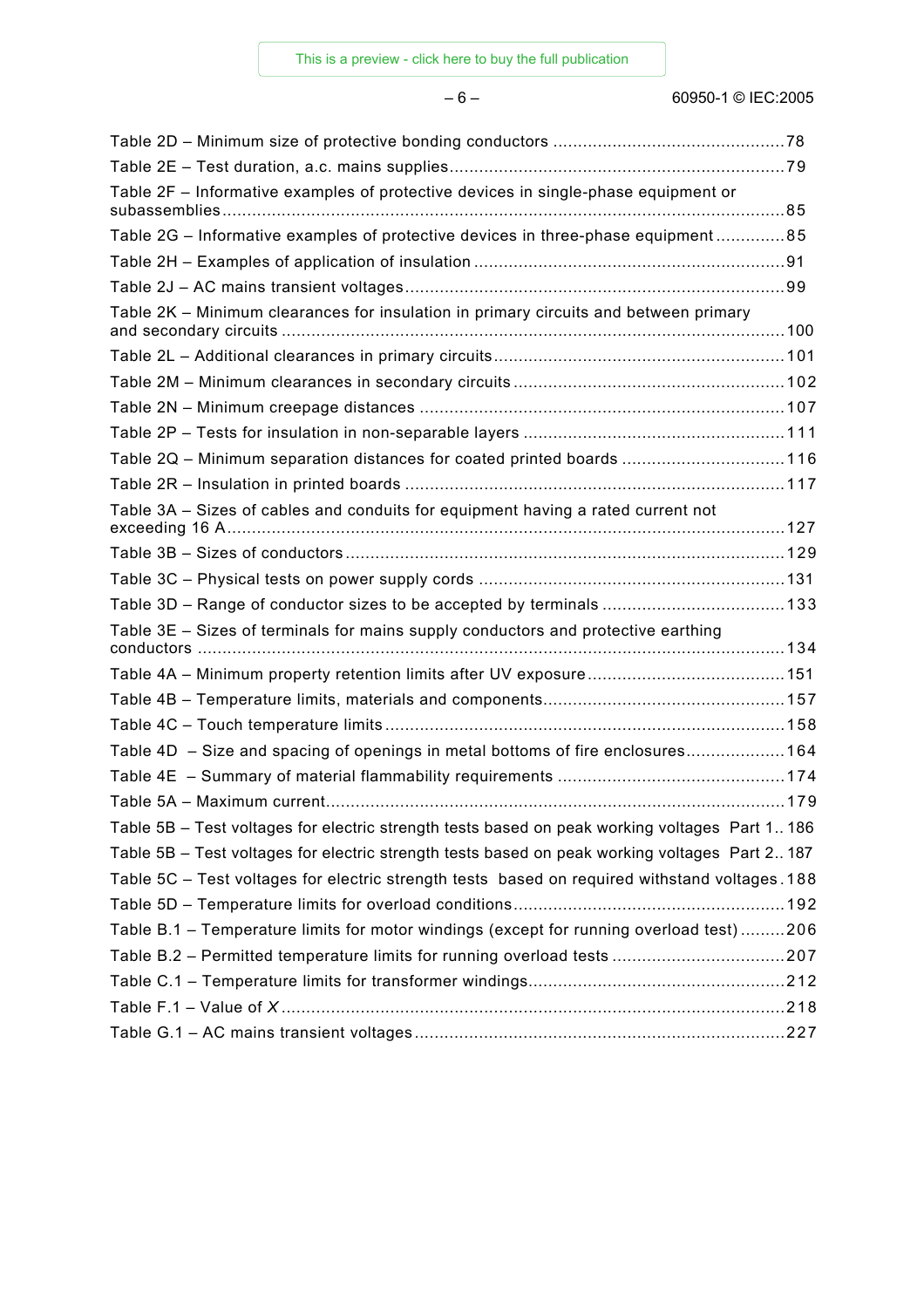60950-1 IEC:2005 – 13 – 60950-1 © IEC:2005 – 7 –

| Table R.1 – Rules for sampling and inspection – coated printed boards 253 |  |
|---------------------------------------------------------------------------|--|
| Table R.2 – Rules for sampling and inspection – reduced clearances254     |  |
|                                                                           |  |
|                                                                           |  |
|                                                                           |  |
|                                                                           |  |
|                                                                           |  |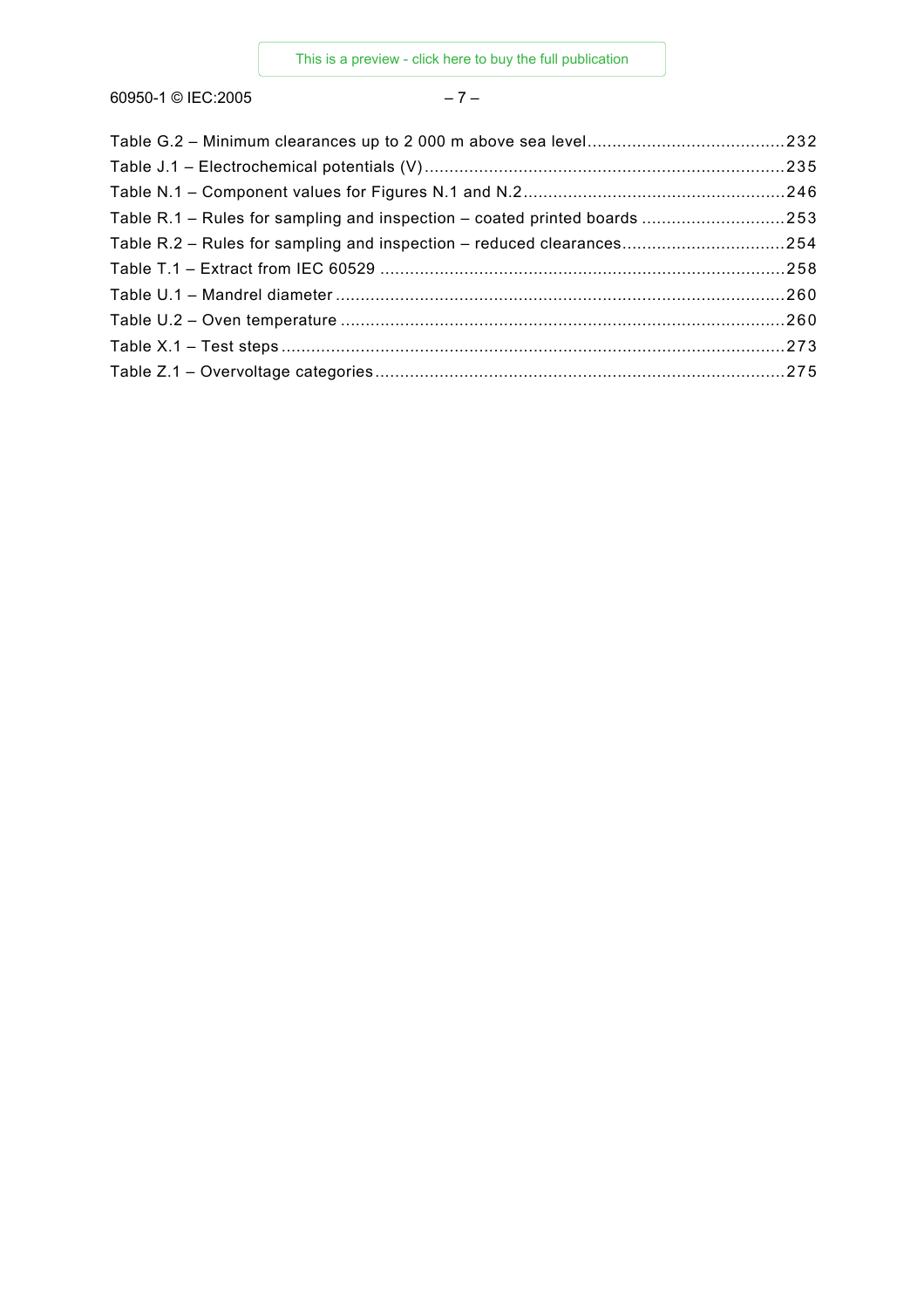$-8-$ 

 $-8 - 8$  – 60950-1 © IFC:2005

# INTERNATIONAL ELECTROTECHNICAL COMMISSION

# **INFORMATION TECHNOLOGY EQUIPMENT – SAFETY –**

### **Part 1: General requirements**

# FOREWORD

- 1) The International Electrotechnical Commission (IEC) is a worldwide organization for standardization comprising all national electrotechnical committees (IEC National Committees). The object of IEC is to promote international co-operation on all questions concerning standardization in the electrical and electronic fields. To this end and in addition to other activities, IEC publishes International Standards, Technical Specifications, Technical Reports, Publicly Available Specifications (PAS) and Guides (hereafter referred to as "IEC Publication(s)"). Their preparation is entrusted to technical committees; any IEC National Committee interested in the subject dealt with may participate in this preparatory work. International, governmental and nongovernmental organizations liaising with the IEC also participate in this preparation. IEC collaborates closely with the International Organization for Standardization (ISO) in accordance with conditions determined by agreement between the two organizations.
- 2) The formal decisions or agreements of IEC on technical matters express, as nearly as possible, an international consensus of opinion on the relevant subjects since each technical committee has representation from all interested IEC National Committees.
- 3) IEC Publications have the form of recommendations for international use and are accepted by IEC National Committees in that sense. While all reasonable efforts are made to ensure that the technical content of IEC Publications is accurate, IEC cannot be held responsible for the way in which they are used or for any misinterpretation by any end user.
- 4) In order to promote international uniformity, IEC National Committees undertake to apply IEC Publications transparently to the maximum extent possible in their national and regional publications. Any divergence between any IEC Publication and the corresponding national or regional publication shall be clearly indicated in the latter.
- 5) IEC provides no marking procedure to indicate its approval and cannot be rendered responsible for any equipment declared to be in conformity with an IEC Publication.
- 6) All users should ensure that they have the latest edition of this publication.
- 7) No liability shall attach to IEC or its directors, employees, servants or agents including individual experts and members of its technical committees and IEC National Committees for any personal injury, property damage or other damage of any nature whatsoever, whether direct or indirect, or for costs (including legal fees) and expenses arising out of the publication, use of, or reliance upon, this IEC Publication or any other IEC Publications.
- 8) Attention is drawn to the Normative references cited in this publication. Use of the referenced publications is indispensable for the correct application of this publication.
- 9) Attention is drawn to the possibility that some of the elements of this IEC Publication may be the subject of patent rights. IEC shall not be held responsible for identifying any or all such patent rights.

International Standard IEC 60950-1 has been prepared by IEC technical committee 108: Safety of electronic equipment within the field of audio/video, information technology and communication technology.

This second edition of IEC 60950-1 cancels and replaces the first edition of IEC 60950-1, issued in 2001, and constitutes a technical revision. The principal changes in this edition as compared with the first edition of IEC 60950-1 are given in Annex BB, including a list of changed subclause, table and figure numbers.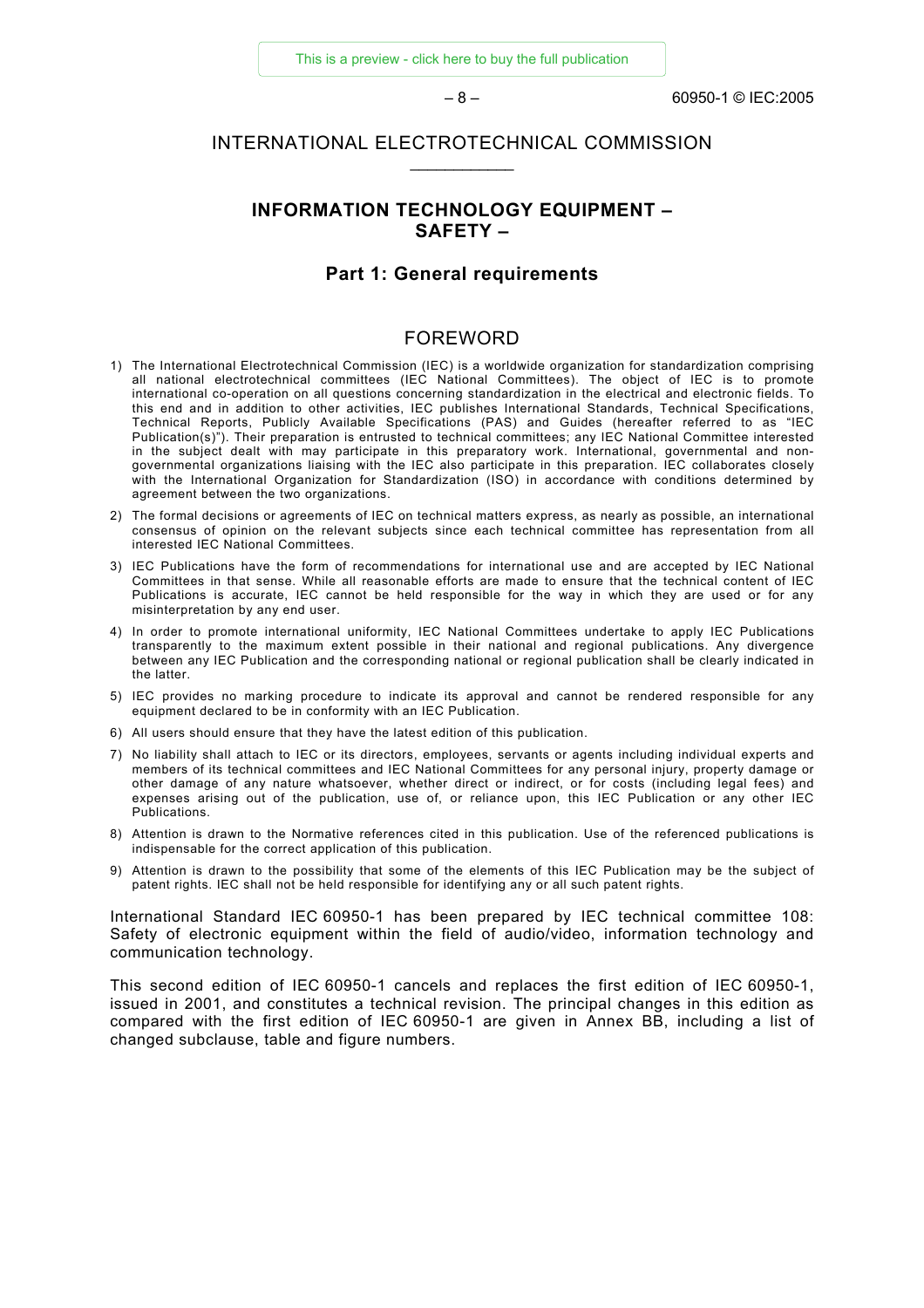60950-1 IEC:2005 – 17 – 60950-1 © IEC:2005 – 9 –

The text of this standard is based on the following documents:

| <b>FDIS</b>   | Report on voting |
|---------------|------------------|
| 108/135A/FDIS | 108/147/RVD      |

Full information on the voting for the approval of this standard can be found in the report on voting indicated in the above table.

IEC 60950-1 includes the basic requirements for the safety of information technology equipment.

Additional parts of IEC 60950-1 will cover specific safety requirements for information technology equipment having limited applications or having special features as follows:

Part 21: Remote feeding (published);

Part 22: Equipment installed outdoors (planned);

Part 23: Large data storage equipment (planned);

Except for notes, all text within a normative figure, or in a box under a normative table, is also normative. Text with a superscript reference is linked to a particular item in the table. Other text in a box under a table applies to the whole table.

Informative annexes and text beginning with the word "NOTE" are not normative. They are provided only to give additional information.

"Country" notes are also informative but call attention to requirements that are normative in those countries.

In this standard, the following print types are used:

- − Requirements proper and normative annexes: roman type.
- − Compliance statements and test specifications: italic type.
- − Notes in the text and in tables: smaller roman type.
- − Terms that are defined in 1.2: SMALL CAPITALS.

The committee has decided that the contents of this publication will remain unchanged until the maintenance result date indicated on the IEC web site under "http://webstore.iec.ch" in the data related to the specific publication. At this date, the publication will be

- reconfirmed;
- withdrawn;
- replaced by a revised edition, or
- amended.

The contents of the corrigendum of August 2006 have been included in this copy.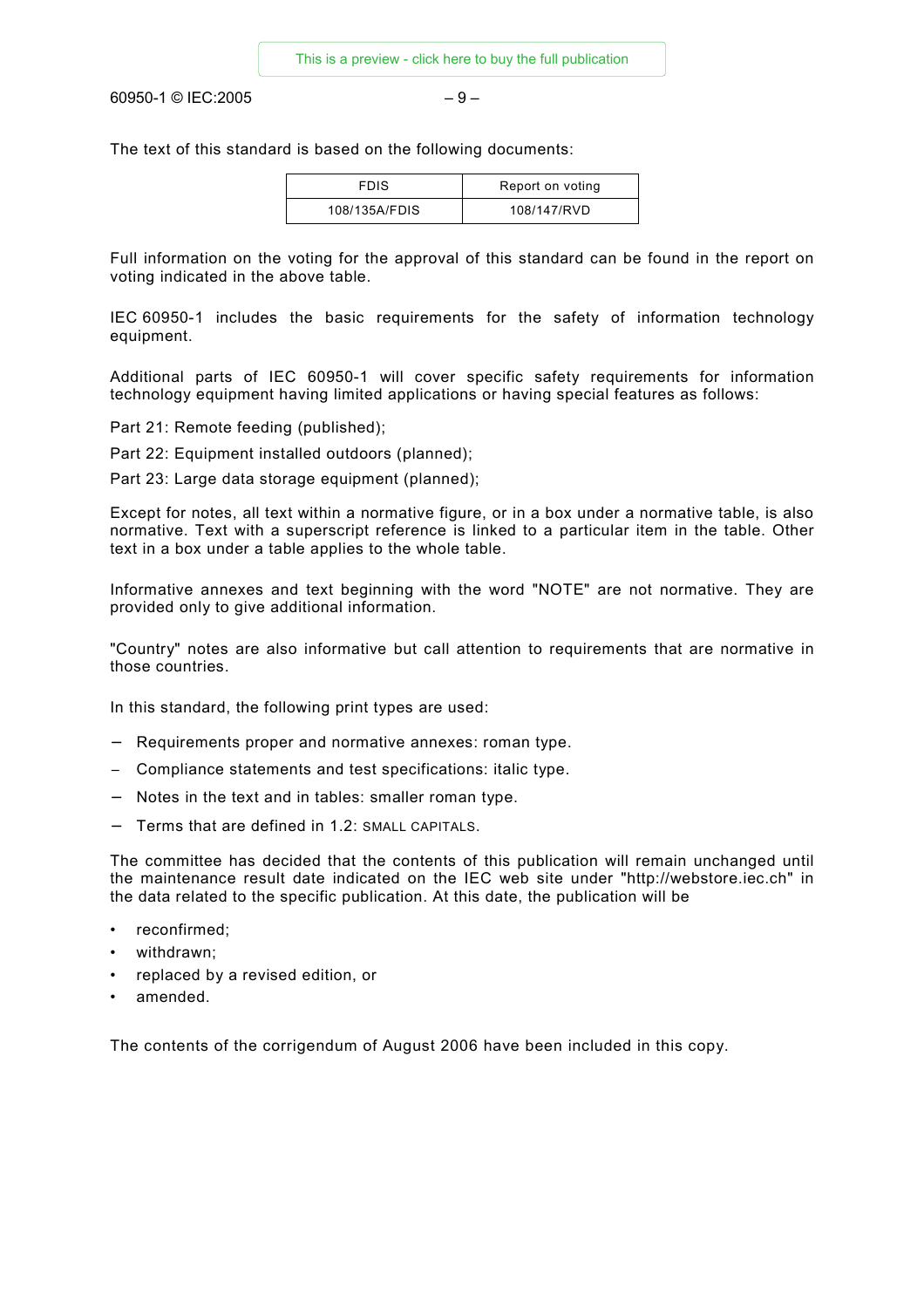$-10-$ 

# INTRODUCTION

# **0 Principles of safety**

The following principles have been adopted by technical committee 108 in the development of this standard.

These principles do not cover performance or functional characteristics of equipment.

Words printed in SMALL CAPITALS are terms that are defined in 1.2 of this standard.

### **0.1 General principles of safety**

It is essential that designers understand the underlying principles of safety requirements in order that they can engineer safe equipment.

These principles are not an alternative to the detailed requirements of this standard, but are intended to provide designers with an appreciation of the basis of these requirements. Where the equipment involves technologies and materials or methods of construction not specifically covered, the design of the equipment should provide a level of safety not less than those described in these principles of safety.

Designers shall take into account not only normal operating conditions of the equipment but also likely fault conditions, consequential faults, foreseeable misuse and external influences such as temperature, altitude, pollution, moisture, overvoltages on the MAINS SUPPLY and overvoltages on a TELECOMMUNICATION NETWORK or a CABLE DISTRIBUTION SYSTEM. Dimensioning of insulation spacings should take account of possible reductions by manufacturing tolerances, or where deformation could occur due to handling, shock and vibration likely to be encountered during manufacture, transport and normal use.

The following priorities should be observed in determining what design measures to adopt:

- where possible, specify design criteria that will eliminate, reduce or guard against hazards;
- where the above is not practicable because the functioning of the equipment would be impaired, specify the use of protective means independent of the equipment, such as personal protective equipment (which is not specified in this standard);
- − where neither of the above measures is practicable, or in addition to those measures, specify the provision of markings and instructions regarding the residual risks.

There are two types of persons whose safety needs to be considered, USERS (or OPERATORS) and SERVICE PERSONS.

USER is the term applied to all persons other than SERVICE PERSONS. Requirements for protection should assume that USERS are not trained to identify hazards, but will not intentionally create a hazardous situation. Consequently, the requirements will provide protection for cleaners and casual visitors as well as the assigned USERS. In general, USERS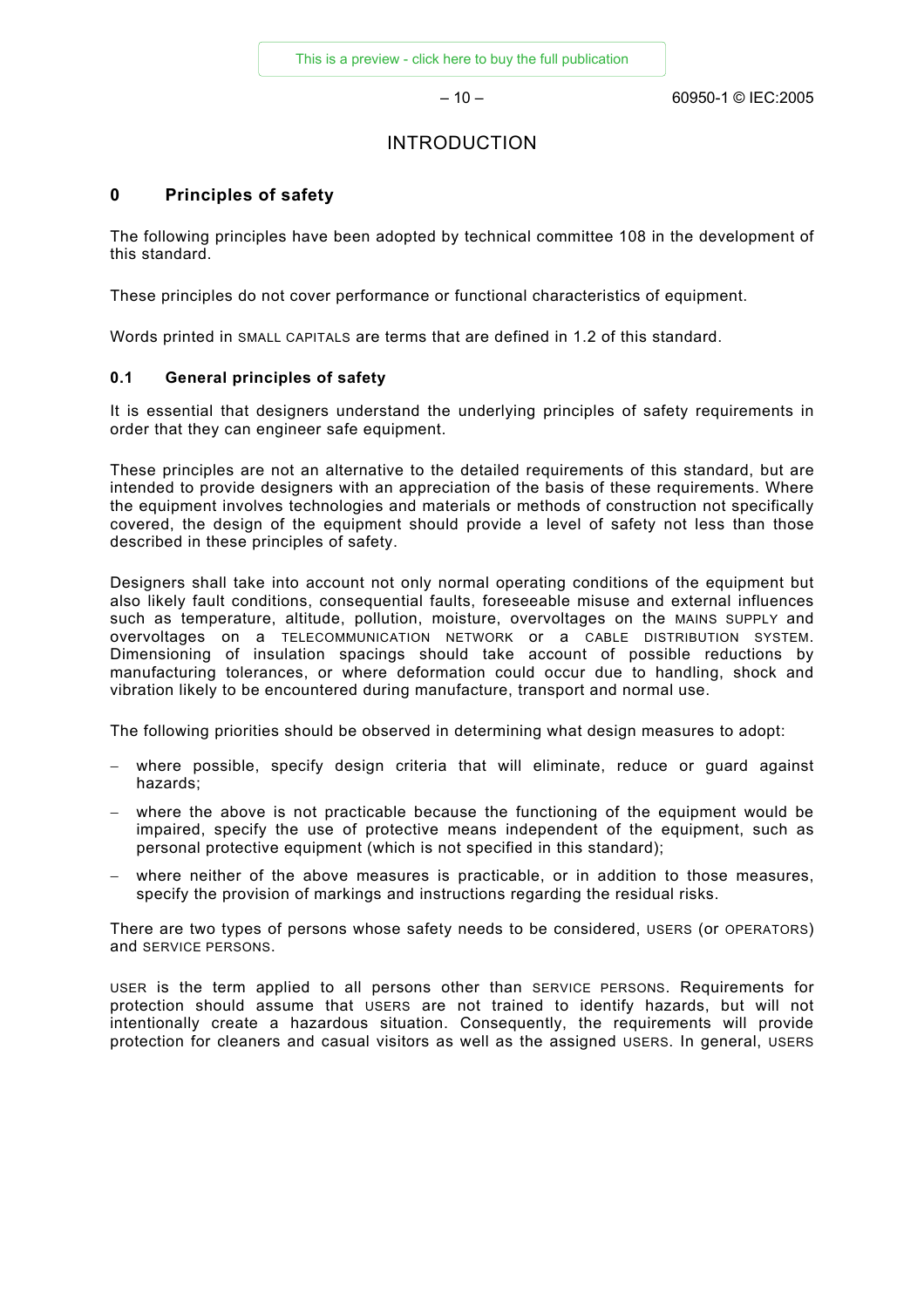60950-1 IEC:2005 – 21 – 60950-1 © IEC:2005 – 11 –

should not have access to hazardous parts, and to this end, such parts should only be in SERVICE ACCESS AREAS or in equipment located in RESTRICTED ACCESS LOCATIONS.

When USERS are admitted to RESTRICTED ACCESS LOCATIONS they shall be suitably instructed.

SERVICE PERSONS are expected to use their training and skill to avoid possible injury to themselves and others due to obvious hazards that exist in SERVICE ACCESS AREAS of the equipment or on equipment located in RESTRICTED ACCESS LOCATIONS. However, SERVICE PERSONS should be protected against unexpected hazards. This can be done by, for example, locating parts that need to be accessible for servicing away from electrical and mechanical hazards, providing shields to avoid accidental contact with hazardous parts, and providing labels or instructions to warn personnel about any residual risk.

Information about potential hazards can be marked on the equipment or provided with the equipment, depending on the likelihood and severity of injury, or made available for SERVICE PERSONS. In general, USERS shall not be exposed to hazards likely to cause injury, and information provided for USERS should primarily aim at avoiding misuse and situations likely to create hazards, such as connection to the wrong power source and replacement of fuses by incorrect types.

MOVABLE EQUIPMENT is considered to present a slightly increased risk of shock, due to possible extra strain on the supply cord leading to rupture of the earthing conductor. With HAND-HELD EQUIPMENT, this risk is increased; wear on the cord is more likely, and further hazards could arise if the units were dropped. TRANSPORTABLE EQUIPMENT introduces a further factor because it can be used and carried in any orientation; if a small metallic object enters an opening in the ENCLOSURE it can move around inside the equipment, possibly creating a hazard.

### **0.2 Hazards**

Application of a safety standard is intended to reduce the risk of injury or damage due to the following:

- − electric shock;
- energy related hazards;
- fire;
- − heat related hazards;
- − mechanical hazards;
- − radiation;
- − chemical hazards.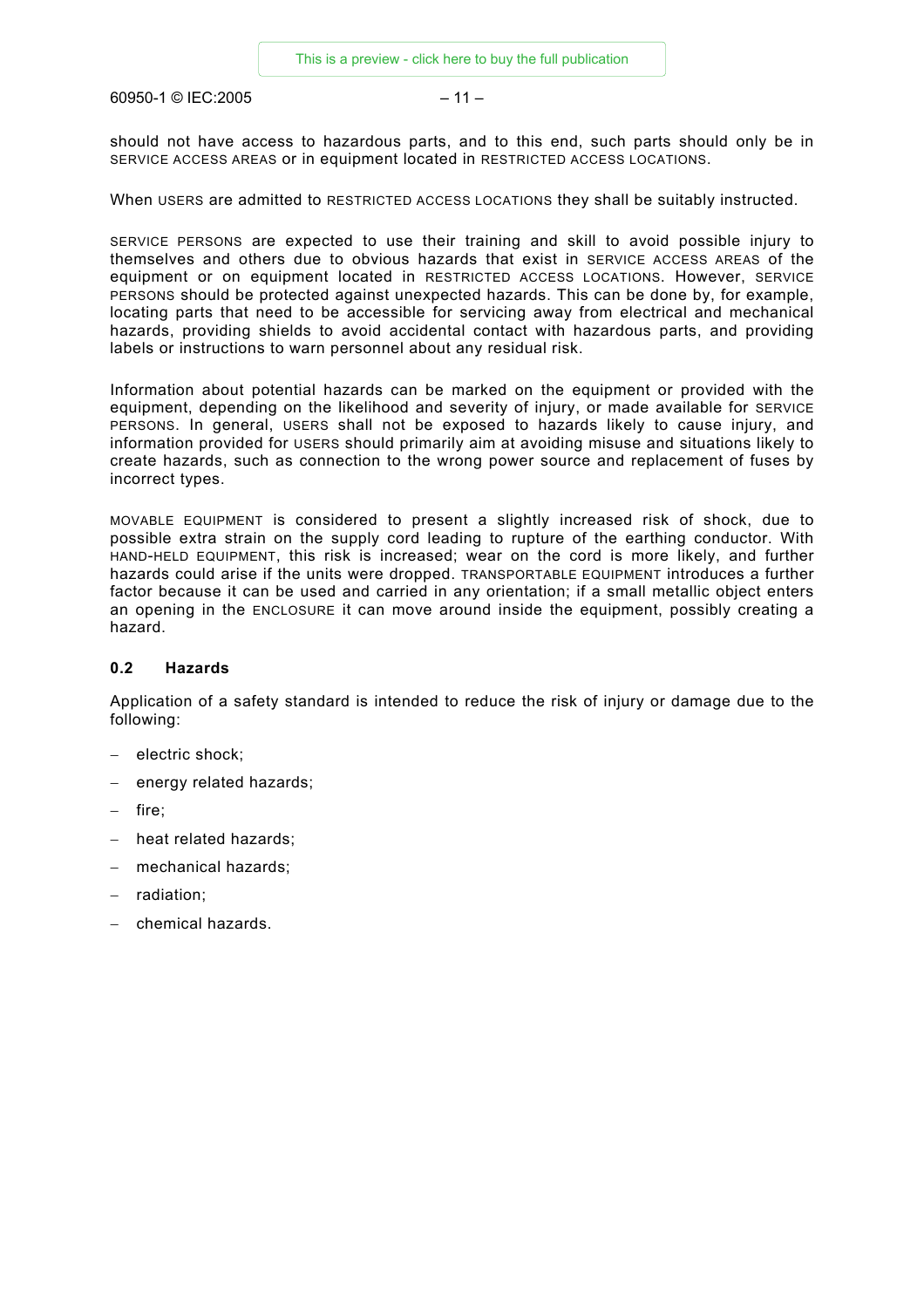$-12-$ 

### **0.2.1 Electric shock**

Electric shock is due to current passing through the human body. The resulting physiological effects depend on the value and duration of the current and the path it takes through the body. The value of the current depends on the applied voltage, the impedance of the source and the impedance of the body. The body impedance depends in turn on the area of contact, moisture in the area of contact and the applied voltage and frequency. Currents of approximately half a milliampere can cause a reaction in persons in good health and may cause injury indirectly due to involuntary reaction. Higher currents can have more direct effects, such as burn or muscle tetanization leading to inability to let go or to ventricular fibrillation.

Steady state voltages up to 42,4 V peak, or 60 V d.c., are not generally regarded as hazardous under dry conditions for an area of contact equivalent to a human hand. Bare parts that have to be touched or handled should be at earth potential or properly insulated.

Some equipment will be connected to telephone and other external networks. Some TELECOMMUNICATION NETWORKS operate with signals such as voice and ringing superimposed on a steady d.c. supply voltage; the total may exceed the values given above for steady-state voltages. It is common practice for the SERVICE PERSONS of telephone companies to handle parts of such circuits bare-handed. This has not caused serious injury, because of the use of cadenced ringing and because there are limited areas of contact with bare conductors normally handled by SERVICE PERSONS. However, the area of contact of a part accessible to the USER, and the likelihood of the part being touched, should be further limited (for example, by the shape and location of the part).

It is normal to provide two levels of protection for USERS to prevent electric shock. Therefore, the operation of equipment under normal conditions and after a single fault, including any consequential faults, should not create a shock hazard. However, provision of additional protective measures, such as protective earthing or SUPPLEMENTARY INSULATION, is not considered a substitute for, or a relief from, properly designed BASIC INSULATION.

Contact with bare parts normally at HAZARDOUS VOLTAGES.

Breakdown of insulation between parts normally at HAZARDOUS VOLTAGES and accessible conductive parts.

### **Harm may result from: Examples of measures to reduce risks:**

Prevent USER access to parts at HAZARDOUS VOLTAGES by fixed or locked covers, SAFETY INTERLOCKS, etc. Discharge accessible capacitors that are at HAZARDOUS VOLTAGES.

Provide BASIC INSULATION and connect the accessible conductive parts and circuits to earth so that exposure to the voltage which can develop is limited because overcurrent protection will disconnect the parts having low impedance faults within a specified time; or provide a metal screen connected to protective earth between the parts, or provide DOUBLE INSULATION or REINFORCED INSULATION between the parts, so that breakdown to the accessible part is not likely to occur.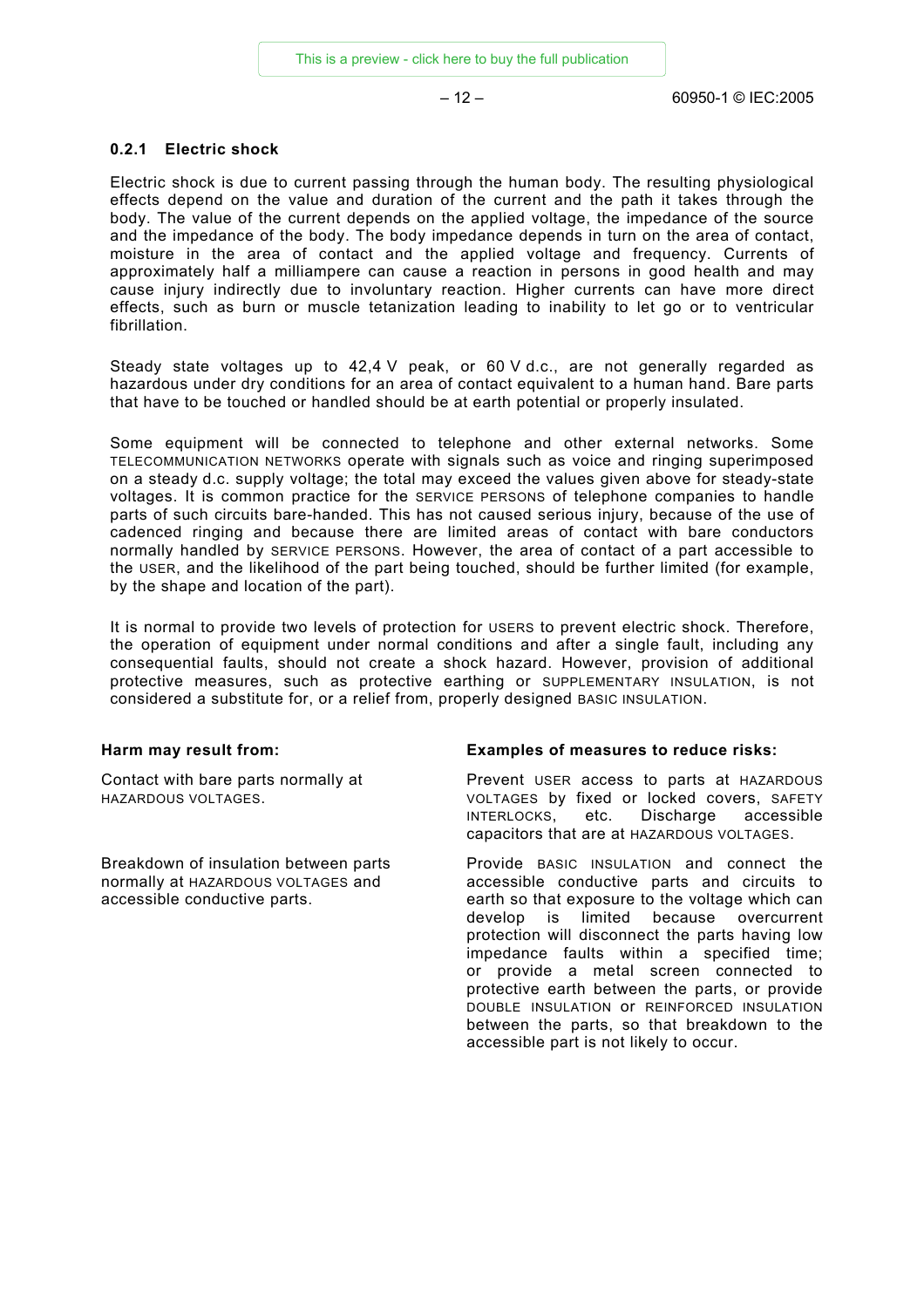60950-1 IEC:2005 – 25 – 60950-1 © IEC:2005 – 13 –

Contact with circuits connected to TELECOMMUNICATION NETWORKS that exceed 42,4 V peak or 60 V d.c.

TOUCH CURRENT (leakage current) flowing from parts at HAZARDOUS VOLTAGES to accessible parts, or failure of a protective earthing connection. TOUCH CURRENT may include current due to EMC filter components connected between PRIMARY CIRCUITS and accessible parts.

Limit the accessibility and area of contact of such circuits, and separate them from unearthed parts to which access is not limited.

Breakdown of USER-accessible insulation. Insulation that is accessible to the USER should have adequate mechanical and electrical strength to reduce the likelihood of contact with HAZARDOUS VOLTAGES.

> Limit TOUCH CURRENT to a specified value, or provide a high integrity protective earthing connection.

# **0.2.2 Energy related hazards**

Injury or fire may result from a short-circuit between adjacent poles of high current supplies or high capacitance circuits, causing:

- − burns;
- arcing;
- − ejection of molten metal.

Even circuits whose voltages are safe to touch may be hazardous in this respect.

Examples of measures to reduce risks include:

- separation;
- shielding;
- − provision of SAFETY INTERLOCKS.

# **0.2.3 Fire**

Risk of fire may result from excessive temperatures either under normal operating conditions or due to overload, component failure, insulation breakdown or loose connections. Fires originating within the equipment should not spread beyond the immediate vicinity of the source of the fire, nor cause damage to the surroundings of the equipment.

Examples of measures to reduce risks include:

- providing overcurrent protection;
- using constructional materials having appropriate flammability properties for their purpose;
- selection of parts, components and consumable materials to avoid high temperature which might cause ignition;
- − limiting the quantity of combustible materials used;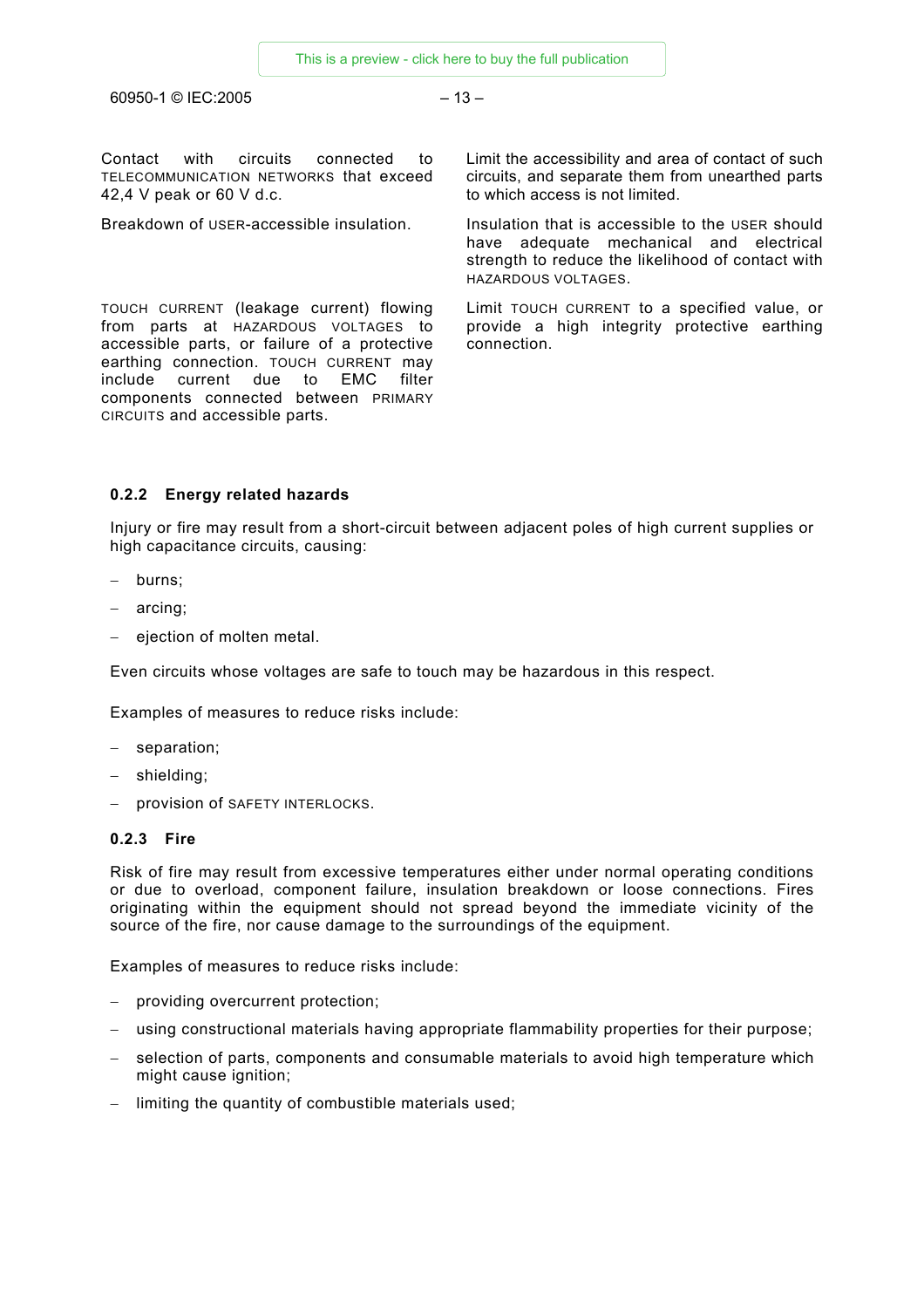$-14-$ 

- shielding or separating combustible materials from likely ignition sources;
- using ENCLOSURES or barriers to limit the spread of fire within the equipment;
- using suitable materials for ENCLOSURES so as to reduce the likelihood of fire spreading from the equipment.

# **0.2.4 Heat related hazards**

Injury may result from high temperatures under normal operating conditions, causing:

- − burns due to contact with hot accessible parts;
- degradation of insulation and of safety-critical components;
- − ignition of flammable liquids.

Examples of measures to reduce risks include:

- taking steps to avoid high temperature of accessible parts;
- avoiding temperatures above the ignition point of liquids;
- provision of markings to warn USERS where access to hot parts is unavoidable.

# **0.2.5 Mechanical hazards**

Injury may result from:

- sharp edges and corners;
- moving parts that have the potential to cause injury;
- equipment instability;
- flying particles from imploding cathode ray tubes and exploding high pressure lamps.

Examples of measures to reduce risks include:

- − rounding of sharp edges and corners;
- − guarding;
- − provision of SAFETY INTERLOCKS;
- providing sufficient stability to free-standing equipment;
- selecting cathode ray tubes and high pressure lamps that are resistant to implosion and explosion respectively;
- provision of markings to warn USERS where access is unavoidable.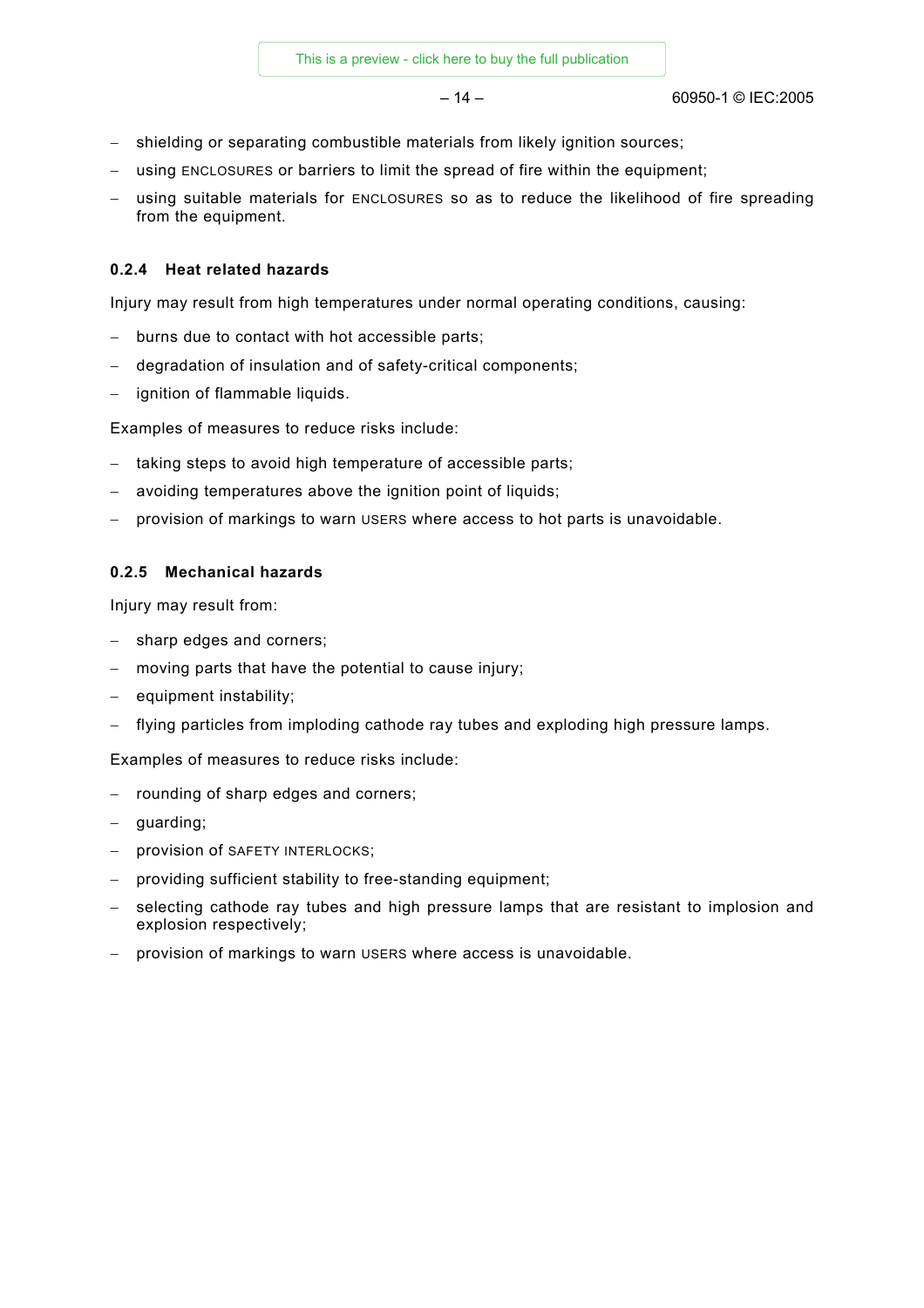60950-1 IEC:2005 – 29 – 60950-1 © IEC:2005 – 15 –

# **0.2.6 Radiation**

Injury to USERS and to SERVICE PERSONS may result from some forms of radiation emitted by equipment. Examples are sonic (acoustic), radio frequency, infra-red, ultraviolet and ionizing radiation, and high intensity visible and coherent light (lasers).

Examples of measures to reduce risks include:

- limiting the energy level of potential radiation sources;
- screening radiation sources;
- − provision of SAFETY INTERLOCKS;
- − provision of markings to warn USERS where exposure to the radiation hazard is unavoidable.

# **0.2.7 Chemical hazards**

Injury may result from contact with some chemicals or from inhalation of their vapours and fumes.

Examples of measures to reduce risks include:

- − avoiding the use of constructional and consumable materials likely to cause injury by contact or inhalation during intended and normal conditions of use;
- avoiding conditions likely to cause leakage or vaporization;
- − provision of markings to warn USERS about the hazards.

# **0.3 Materials and components**

Materials and components used in the construction of equipment should be so selected and arranged that they can be expected to perform in a reliable manner for the anticipated life of the equipment without creating a hazard, and would not contribute significantly to the development of a serious fire hazard. Components should be selected so that they remain within their manufacturers' ratings under normal operating conditions, and do not create a hazard under fault conditions.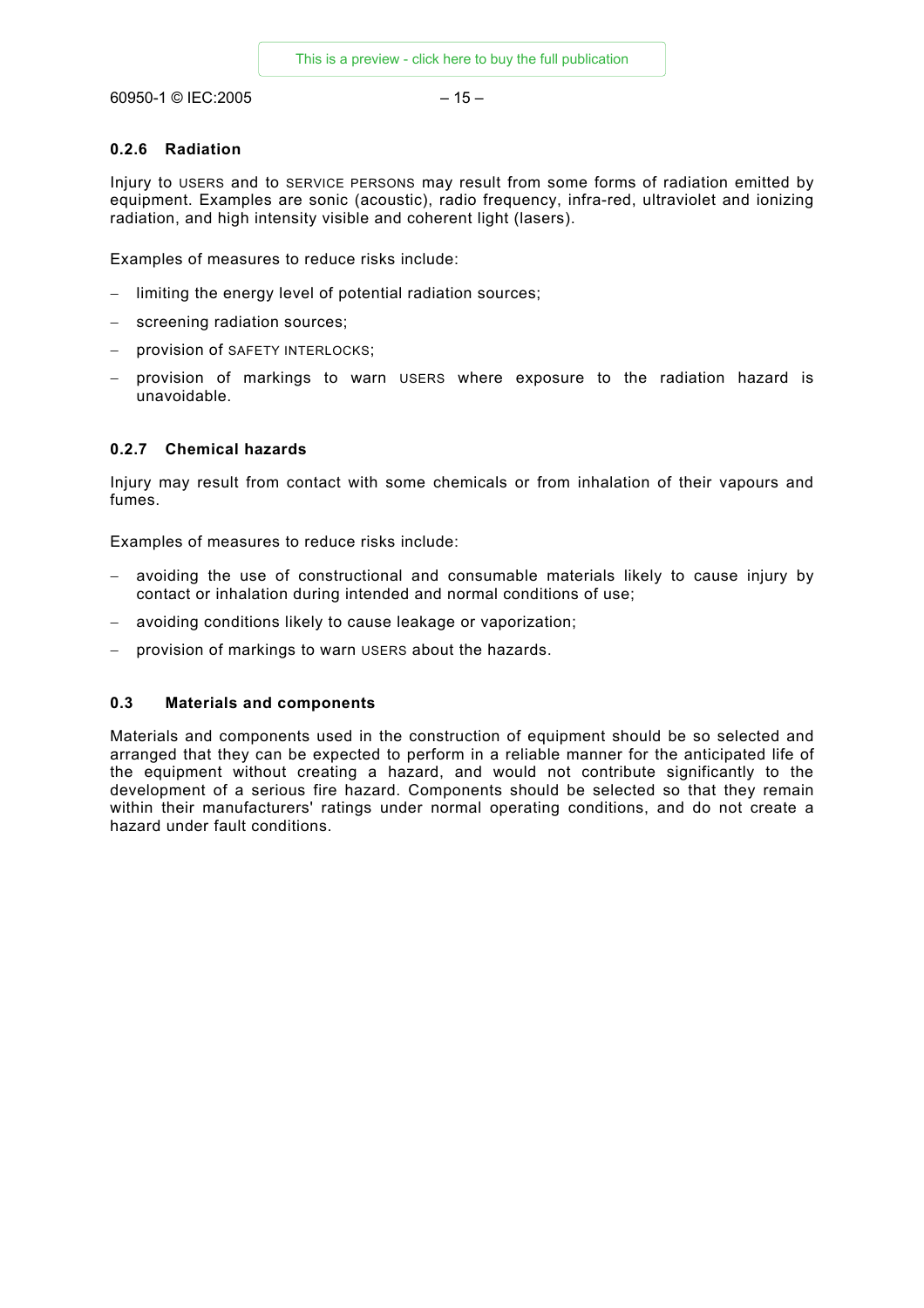$-16-$ 

 $-16 -$  60950-1 © IFC:2005

# **INFORMATION TECHNOLOGY EQUIPMENT – SAFETY –**

# **Part 1: General requirements**

### **1 General**

### **1.1 Scope**

#### **1.1.1 Equipment covered by this standard**

This standard is applicable to mains-powered or battery-powered information technology equipment, including electrical business equipment and associated equipment, with a RATED VOLTAGE not exceeding 600 V.

This standard is also applicable to such information technology equipment:

- − designed for use as telecommunication terminal equipment and TELECOMMUNICATION NETWORK infrastructure equipment, regardless of the source of power;
- − designed and intended to be connected directly to, or used as infrastructure equipment in, a CABLE DISTRIBUTION SYSTEM, regardless of the source of power;
- − designed to use the AC MAINS SUPPLY as a communication transmission medium (see Clause 6, Note 4 and 7.1, Note 4).

This standard is also applicable to components and subassemblies intended for incorporation in information technology equipment. It is not expected that such components and subassemblies comply with every aspect of the standard, provided that the complete information technology equipment, incorporating such components and subassemblies, does comply.

NOTE 1 Examples of aspects with which uninstalled components and subassemblies may not comply include the marking of the power rating and access to hazardous parts.

NOTE 2 This standard may be applied to the electronic parts of equipment even if that equipment does not wholly fall within its Scope, such as large-scale air conditioning systems, fire detection systems and fire extinguishing systems. Different requirements may be necessary for some applications.

This standard specifies requirements intended to reduce risks of fire, electric shock or injury for the OPERATOR and layman who may come into contact with the equipment and, where specifically stated, for a SERVICE PERSON.

This standard is intended to reduce such risks with respect to installed equipment, whether it consists of a system of interconnected units or independent units, subject to installing, operating and maintaining the equipment in the manner prescribed by the manufacturer.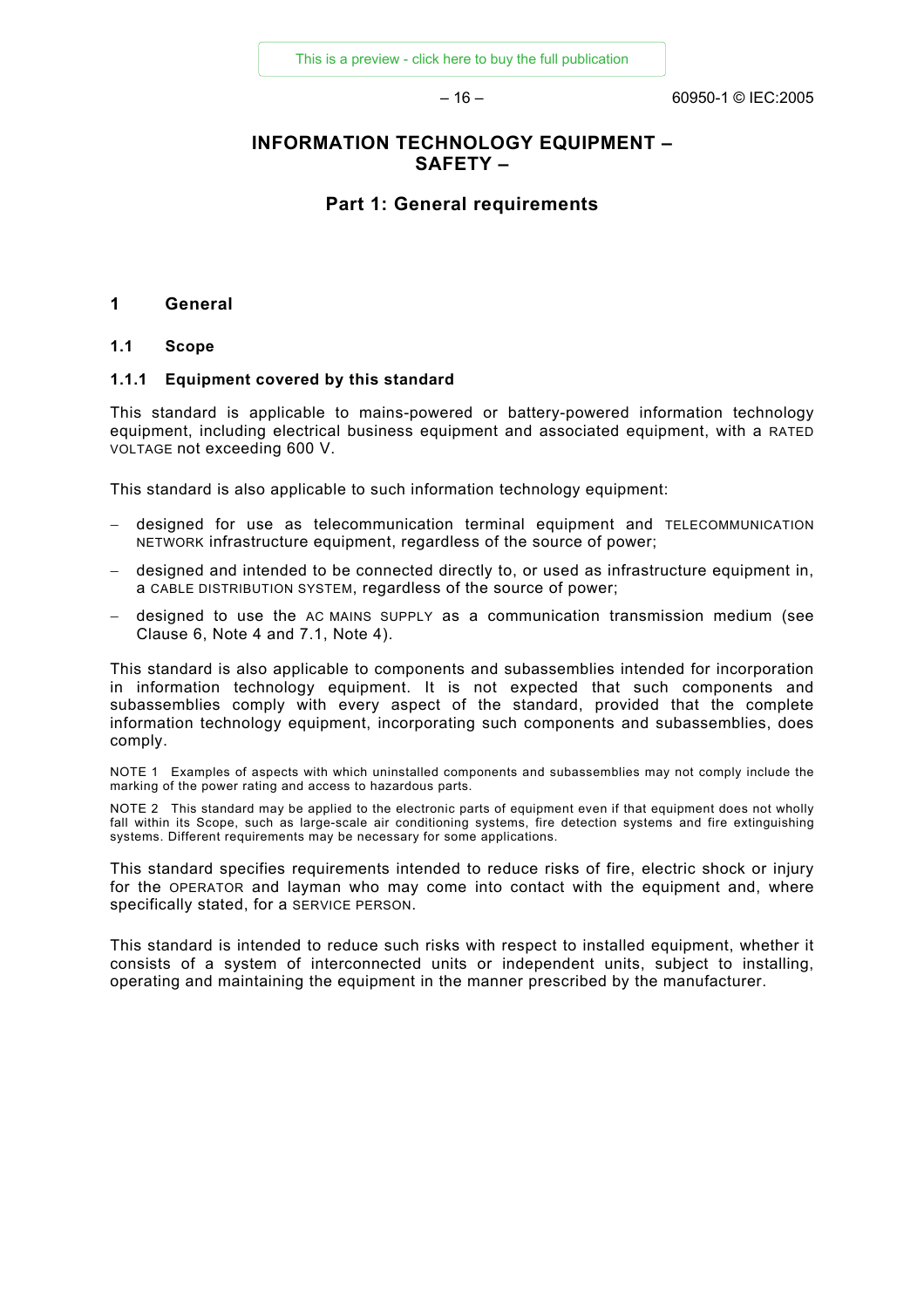60950-1 IEC:2005 – 33 – 60950-1 © IEC:2005 – 17 –

Examples of equipment that is in the scope of this standard are:

| Generic product type                                          | Specific example of generic type                                                                                                                                                                                                                                                               |
|---------------------------------------------------------------|------------------------------------------------------------------------------------------------------------------------------------------------------------------------------------------------------------------------------------------------------------------------------------------------|
| banking equipment                                             | monetary processing machines including automated teller (cash dispensing)<br>machines (ATM)                                                                                                                                                                                                    |
| data and text processing machines<br>and associated equipment | data preparation equipment, data processing equipment, data storage<br>equipment, personal computers, plotters, printers, scanners, text processing<br>equipment, visual display units                                                                                                         |
| data network equipment                                        | bridges, data circuit terminating equipment, data terminal equipment, routers                                                                                                                                                                                                                  |
| electrical and electronic retail<br>equipment                 | cash registers, point of sale terminals including associated electronic scales                                                                                                                                                                                                                 |
| electrical and electronic office<br>machines                  | calculators, copying machines, dictation equipment, document shredding<br>machines, duplicators, erasers, micrographic office equipment, motor-operated<br>files, paper trimmers (punchers, cutting machines, separators), paper jogging<br>machines, pencil sharpeners, staplers, typewriters |
| other information technology<br>equipment                     | photoprinting equipment, public information terminals, multimedia equipment                                                                                                                                                                                                                    |
| postage equipment                                             | mail processing machines, postage machines                                                                                                                                                                                                                                                     |
| telecommunication network<br>infrastructure equipment         | billing equipment, multiplexers, network powering equipment, network<br>terminating equipment, radio basestations, repeaters, transmission<br>equipment, telecommunication switching equipment                                                                                                 |
| telecommunication terminal<br>equipment                       | facsimile equipment, key telephone systems, modems, PABXs, pagers,<br>telephone answering machines, telephone sets (wired and wireless)                                                                                                                                                        |

NOTE 3 The requirements of IEC 60065 may also be used to meet safety requirements for multimedia equipment. See IEC Guide 112, *Guide on the safety of multimedia equipment*.

This list is not intended to be comprehensive, and equipment that is not listed is not necessarily excluded from the Scope.

Equipment complying with the relevant requirements in this standard is considered suitable for use with process control equipment, automatic test equipment and similar systems requiring information processing facilities. However, this standard does not include requirements for performance or functional characteristics of equipment.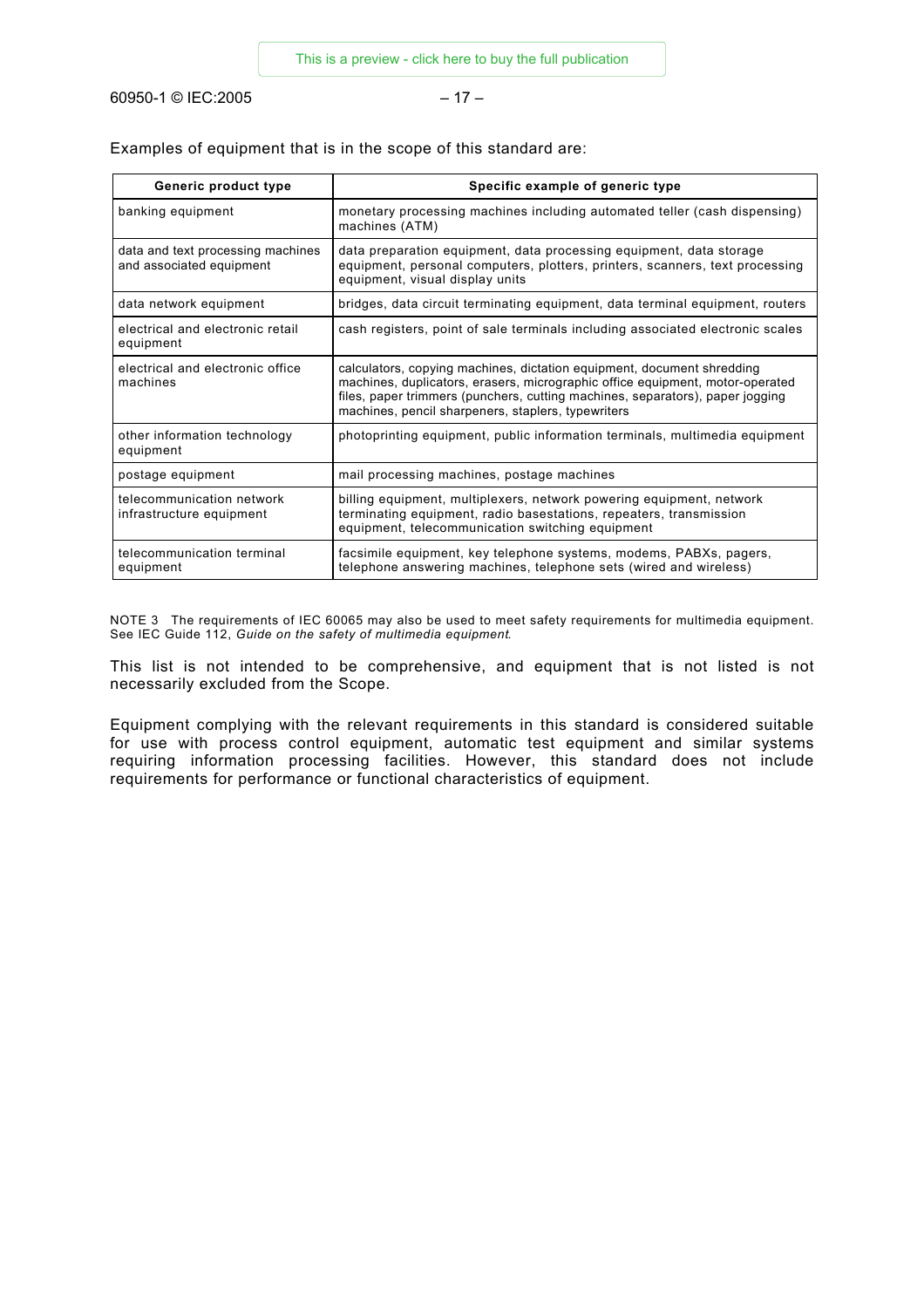$-306-$ 

60950-1 © CEI:2005

# SOMMAIRE

| 0              |      |                                                                                   |  |
|----------------|------|-----------------------------------------------------------------------------------|--|
|                | 0.1  |                                                                                   |  |
|                | 0.2  |                                                                                   |  |
|                | 0.3  |                                                                                   |  |
| 1              |      |                                                                                   |  |
|                | 1.1  |                                                                                   |  |
|                | 1.2  |                                                                                   |  |
|                | 1.3  |                                                                                   |  |
|                | 1.4  |                                                                                   |  |
|                | 1.5  |                                                                                   |  |
|                | 1.6  |                                                                                   |  |
|                | 1.7  |                                                                                   |  |
| $\overline{2}$ |      |                                                                                   |  |
|                | 2.1  | Protection contre les chocs électriques et les dangers de transfert d'énergie 360 |  |
|                | 2.2  |                                                                                   |  |
|                | 2.3  |                                                                                   |  |
|                | 2.4  |                                                                                   |  |
|                | 2.5  |                                                                                   |  |
|                | 2.6  |                                                                                   |  |
|                | 2.7  | Protection contre les surintensités et les défauts à la terre dans les circuits   |  |
|                | 2.8  |                                                                                   |  |
|                | 2.9  |                                                                                   |  |
|                | 2.10 | Distances dans l'air, lignes de fuite et distances à travers l'isolation 398      |  |
| 3              |      |                                                                                   |  |
|                | 3.1  |                                                                                   |  |
|                | 3.2  |                                                                                   |  |
|                | 3.3  |                                                                                   |  |
|                | 3.4  |                                                                                   |  |
|                | 3.5  |                                                                                   |  |
| 4              |      |                                                                                   |  |
|                | 4.1  |                                                                                   |  |
|                | 4.2  |                                                                                   |  |
|                | 4.3  |                                                                                   |  |
|                | 4.4  |                                                                                   |  |
|                | 4.5  |                                                                                   |  |
|                | 4.6  |                                                                                   |  |
|                | 4.7  |                                                                                   |  |
| 5              |      |                                                                                   |  |
|                | 5.1  | Courant de contact et courant dans le conducteur de protection 479                |  |
|                | 5.2  |                                                                                   |  |
|                | 5.3  |                                                                                   |  |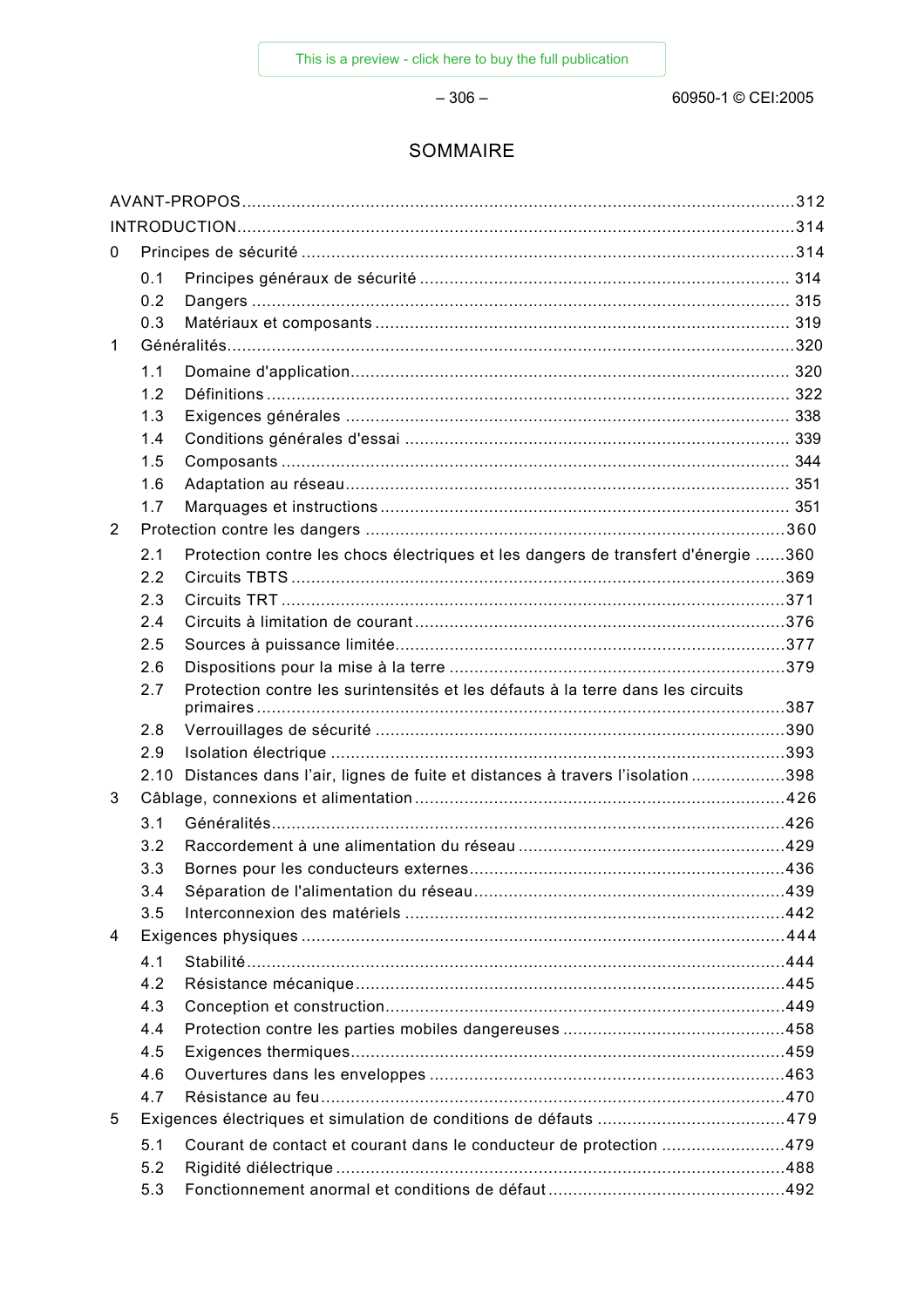[This is a preview - click here to buy the full publication](https://webstore.iec.ch/publication/4020&preview=1)

– 4 – 60950-1 CEI:2005 60950-1 © CEI:2005 – 307 –

| 6 |     |                                                                                                                                                         |  |
|---|-----|---------------------------------------------------------------------------------------------------------------------------------------------------------|--|
|   |     |                                                                                                                                                         |  |
|   | 6.1 | Protection du personnel de maintenance du réseau de télécommunications<br>et des utilisateurs d'autres matériels connectés au réseau contre les risques |  |
|   |     |                                                                                                                                                         |  |
|   | 6.2 | Protection des utilisateurs du matériel contre les surtensions sur les réseaux                                                                          |  |
|   | 6.3 | Protection du système de câblage de télécommunication contre les surchauffes. 502                                                                       |  |
| 7 |     |                                                                                                                                                         |  |
|   | 7.1 |                                                                                                                                                         |  |
|   | 7.2 | Protection du personnel de maintenance d'un système de distribution par<br>câbles et des utilisateurs d'autres matériels connectés au système, contre   |  |
|   | 7.3 | Protection des utilisateurs de matériels contre les surtensions sur le système                                                                          |  |
|   | 7.4 | Isolation entre circuits primaires et systèmes de distribution par câbles 504                                                                           |  |
|   |     |                                                                                                                                                         |  |
|   |     |                                                                                                                                                         |  |
|   |     | Annexe B (normative) Essais des moteurs dans les conditions anormales509                                                                                |  |
|   |     |                                                                                                                                                         |  |
|   |     | Annexe D (normative) Appareils de mesure pour les essais de courant de contact519                                                                       |  |
|   |     |                                                                                                                                                         |  |
|   |     | Annexe F (normative) Mesure des distances dans l'air et des lignes de fuite 522                                                                         |  |
|   |     | Annexe G (normative) Autre méthode pour la détermination des distances dans l'air                                                                       |  |
|   |     |                                                                                                                                                         |  |
|   |     |                                                                                                                                                         |  |
|   |     | Annexe J (normative) Tableau des potentiels électrochimiques (voir 2.6.5.6) 539                                                                         |  |
|   |     |                                                                                                                                                         |  |
|   |     | Annexe L (normative) Conditions de charge normale pour quelques types de matériels                                                                      |  |
|   |     | Annexe M (normative) Critères pour les signaux de sonnerie du téléphone 544                                                                             |  |
|   |     |                                                                                                                                                         |  |
|   |     |                                                                                                                                                         |  |
|   |     | Annexe Q (normative) Résistances sensibles à la tension (Voltage Dependent                                                                              |  |
|   |     |                                                                                                                                                         |  |
|   |     | Annexe R (informative) Exemple d'exigences pour un programme de contrôle de la qualité 556                                                              |  |
|   |     |                                                                                                                                                         |  |
|   |     | Annexe T (informative) Guide pour la protection contre la pénétration d'eau561                                                                          |  |
|   |     | Annexe U (normative) Fils de bobinage isolés pour utilisation sans intercouche 563                                                                      |  |
|   |     | Annexe V (normative) Schémas de distribution de l'alimentation en courant alternatif566                                                                 |  |
|   |     |                                                                                                                                                         |  |
|   |     | Annexe X (informative) Echauffement maximal dans les essais de transformateurs576                                                                       |  |
|   |     | Annexe Y (normative) Essai de conditionnement à la lumière ultraviolette578                                                                             |  |
|   |     | Annexe Z (informative) Catégories de surtensions (voir 2.10.3.2 et Article G.2)579                                                                      |  |
|   |     |                                                                                                                                                         |  |
|   |     |                                                                                                                                                         |  |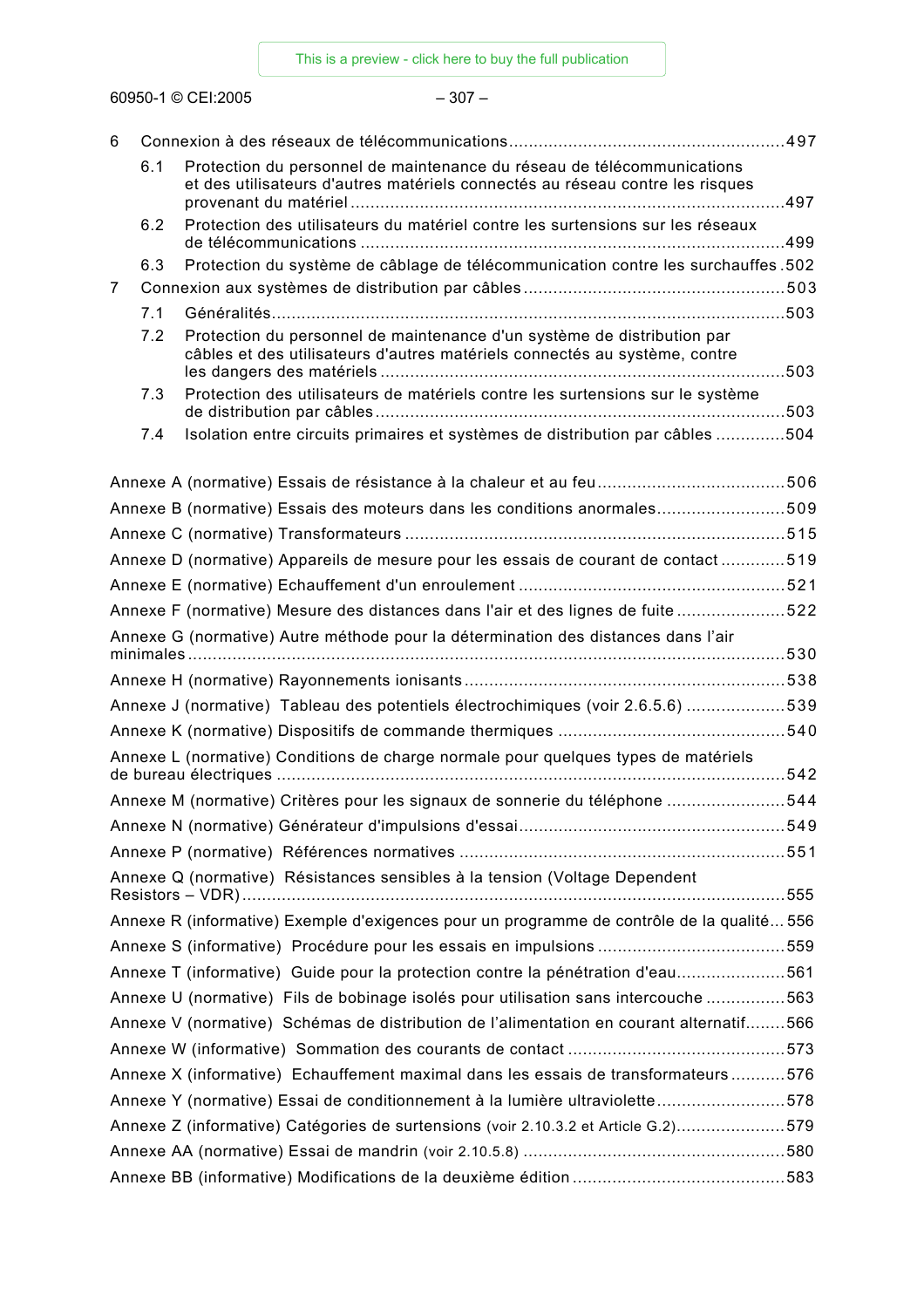| Figure 2E - Tensions dans les circuits TBTS dans les conditions de premier défaut370    |  |
|-----------------------------------------------------------------------------------------|--|
| Figure 2F - Tensions maximales admises après un premier défaut372                       |  |
|                                                                                         |  |
|                                                                                         |  |
|                                                                                         |  |
| Figure 2K - Essai de résistance à l'abrasion pour les couches de revêtement424          |  |
|                                                                                         |  |
| Figure 4B - Exemples de coupes d'ouvertures empêchant un accès vertical 464             |  |
|                                                                                         |  |
|                                                                                         |  |
| Figure 4E - Fond typique d'une enveloppe contre le feu pour les composants ou           |  |
|                                                                                         |  |
| Figure 5A - Circuit d'essai pour le courant de contact d'un matériel monophasé sur      |  |
| Figure 5B - Circuit d'essai pour le courant de contact d'un matériel triphasé sur des   |  |
| Figure 6A – Essai de la séparation entre le réseau de télécommunications et la terre499 |  |
|                                                                                         |  |
| Figure B.1 - Détermination de la moyenne arithmétique des températures510               |  |
| Figure C.1 - Détermination de la moyenne arithmétique des températures516               |  |
|                                                                                         |  |
|                                                                                         |  |
|                                                                                         |  |
|                                                                                         |  |
|                                                                                         |  |
|                                                                                         |  |
|                                                                                         |  |
|                                                                                         |  |
|                                                                                         |  |
|                                                                                         |  |
|                                                                                         |  |
|                                                                                         |  |
|                                                                                         |  |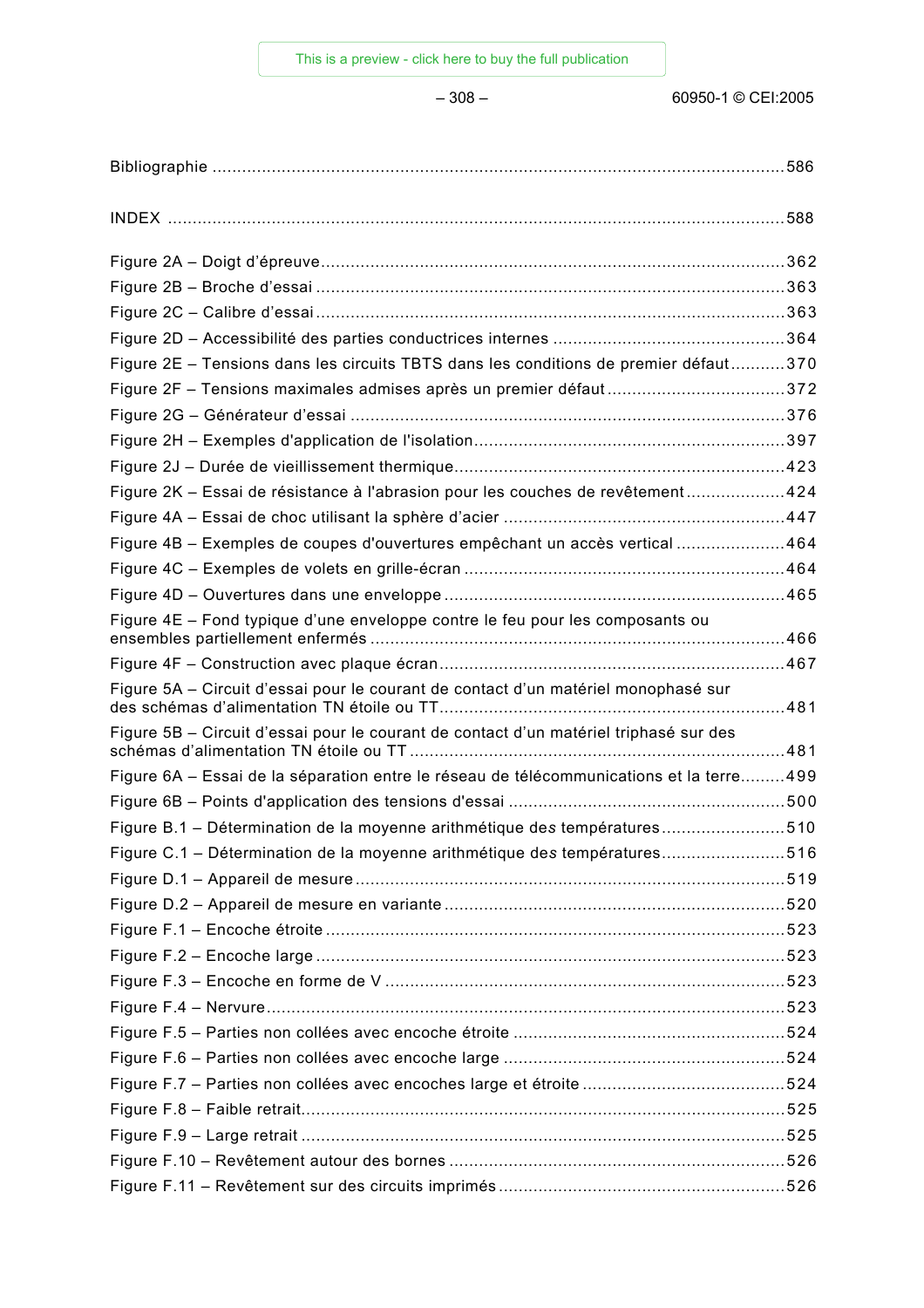– 8 – 60950-1 CEI:2005 60950-1 © CEI:2005 – 309 –

| Figure F.12 - Mesures à travers des ouvertures dans les enveloppes 527                 |  |
|----------------------------------------------------------------------------------------|--|
|                                                                                        |  |
|                                                                                        |  |
|                                                                                        |  |
| Figure F.16 - Joints scellés dans les cartes imprimées multi-couches528                |  |
|                                                                                        |  |
|                                                                                        |  |
| Figure M.1 - Définition d'une période de sonnerie et du cycle de sonnerie 545          |  |
| Figure M.2 - Courbe limite /TS1 pour les signaux cadencés de sonnerie546               |  |
|                                                                                        |  |
| Figure M.4 - Critères de déclenchement de la tension de sonnerie 548                   |  |
|                                                                                        |  |
|                                                                                        |  |
| Figure S.1 – Forme d'onde pour une isolation sans parasurtenseur et sans rupture       |  |
| Figure S.2 - Formes d'onde pour une isolation pendant une rupture d'isolation sans     |  |
| Figure S.3 - Forme d'onde pour une isolation avec parasurtenseurs en fonctionnement560 |  |
| Figure S.4 – Forme d'onde pour un parasurtenseur et une isolation court-circuités560   |  |
|                                                                                        |  |
|                                                                                        |  |
|                                                                                        |  |
| Figure V.4 - Exemple de schéma d'alimentation TN-C monophasé, trois conducteurs 570    |  |
| Figure V.5 - Exemple de schéma d'alimentation TT triphasé avec neutre570               |  |
| Figure V.6 - Exemple de schéma d'alimentation TT triphasé sans neutre571               |  |
| Figure V.7 - Exemple de schéma d'alimentation IT triphasé (et neutre)571               |  |
|                                                                                        |  |
|                                                                                        |  |
|                                                                                        |  |
|                                                                                        |  |
|                                                                                        |  |
|                                                                                        |  |
|                                                                                        |  |
|                                                                                        |  |
|                                                                                        |  |
| Tableau 1C - Caractéristiques des condensateurs selon la CEI 60384-14346               |  |
| Tableau 1D - Exemples informatifs d'application de condensateurs 347                   |  |
|                                                                                        |  |
| Tableau 2B - Limites des sources de puissance sans dispositif de protection contre les |  |
| Tableau 2C - Limites des sources de puissance avec dispositif de protection contre     |  |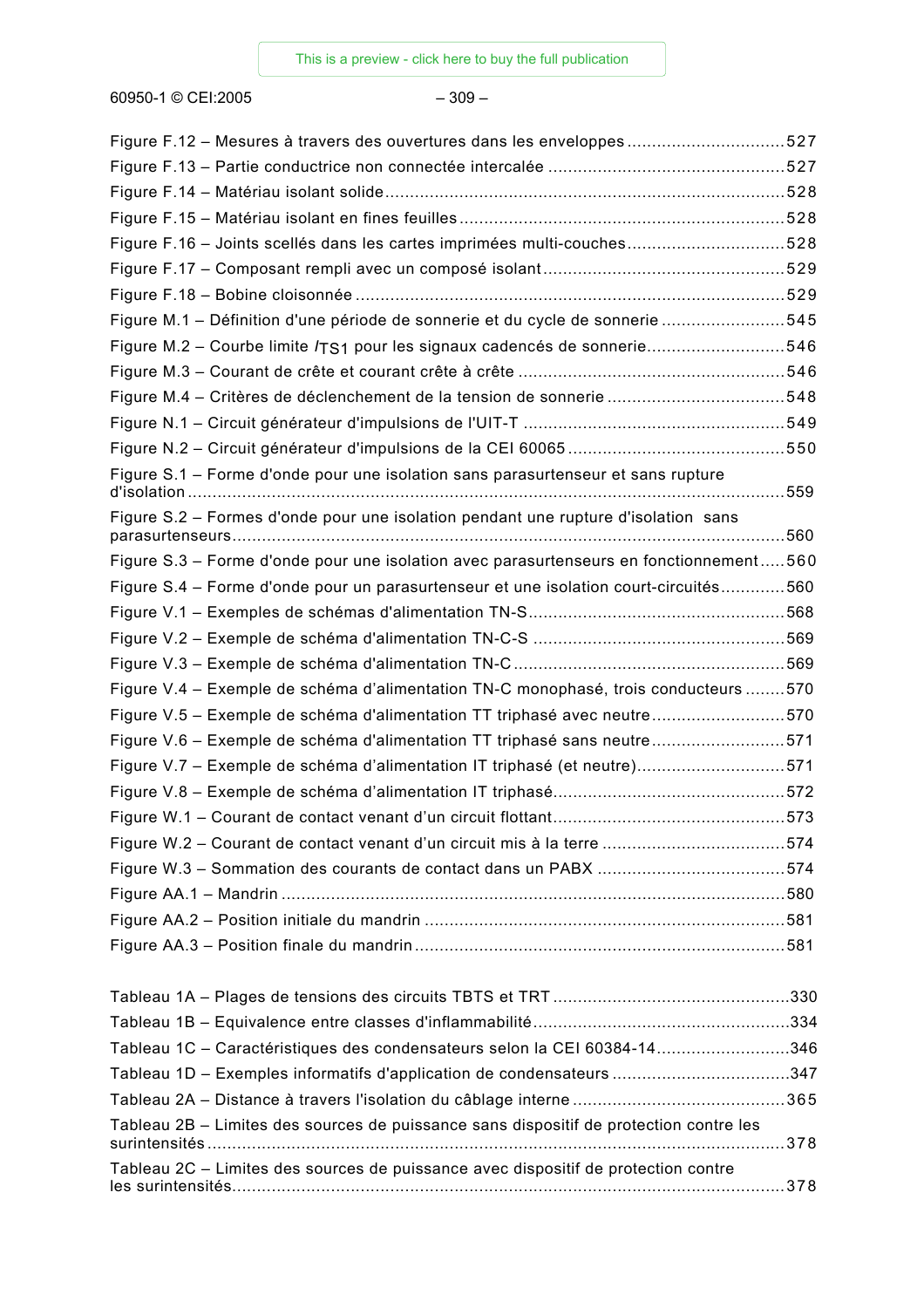#### $-310 -$  60950-1 © CEI:2005

| Tableau 2D - Taille minimale des conducteurs de liaison de protection382                 |      |
|------------------------------------------------------------------------------------------|------|
| Tableau 2E - Durée de l'essai, réseaux d'alimentation en courant alternatif383           |      |
| Tableau 2F – Exemples informatifs de dispositifs de protection dans les matériels et     | .389 |
| Tableau 2G - Exemples informatifs de dispositifs de protection dans les matériels        |      |
|                                                                                          |      |
| Tableau 2J - Tensions transitoires du réseau en courant alternatif 403                   |      |
| Tableau 2K - Distances dans l'air minimales pour l'isolation dans les circuits primaires |      |
| Tableau 2L - Distances dans l'air supplémentaire dans les circuits primaires405          |      |
| Tableau 2M - Distances dans l'air minimales dans les circuits secondaires406             |      |
|                                                                                          |      |
|                                                                                          |      |
| Tableau 2Q - Distances minimales de séparation pour les cartes imprimées avec            |      |
|                                                                                          |      |
| Tableau 3A - Dimensions des câbles et conduits pour les matériels de courant nominal     |      |
|                                                                                          |      |
|                                                                                          |      |
| Tableau 3D – Plage des dimensions des conducteurs à introduire dans les bornes 437       |      |
| Tableau 3E – Dimensions des bornes pour les conducteurs de l'alimentation et pour        |      |
| Tableau 4A - Limites minimales de rétention des propriétés après exposition UV455        |      |
|                                                                                          |      |
|                                                                                          |      |
| Tableau 4D - Dimensions et espacements des trous dans les fonds métalliques des          | .468 |
| Tableau 4E - Résumé des exigences d'inflammabilité des matériaux478                      |      |
|                                                                                          |      |
| Tableau 5B - Tensions d'essai pour les essais de rigidité diélectrique fondés sur les    |      |
| Tableau 5B - Tensions d'essai pour les essais de rigidité diélectrique fondés sur les    |      |
| Tableau 5C – Tensions d'essai pour les essais de rigidité diélectrique fondées sur les   |      |
| Tableau 5D – Limites de température pour les conditions de surcharge 496                 |      |
| Tableau B.1 – Limites des températures permises pour les enroulements de moteurs         |      |
| Tableau B.2 - Limites des températures permises pour les essais en surcharge 511         |      |
| Tableau C.1 - Limites des températures permises pour les enroulements de                 |      |
|                                                                                          |      |
| Tableau G.1 - Tensions transitoires du réseau en courant alternatif 531                  |      |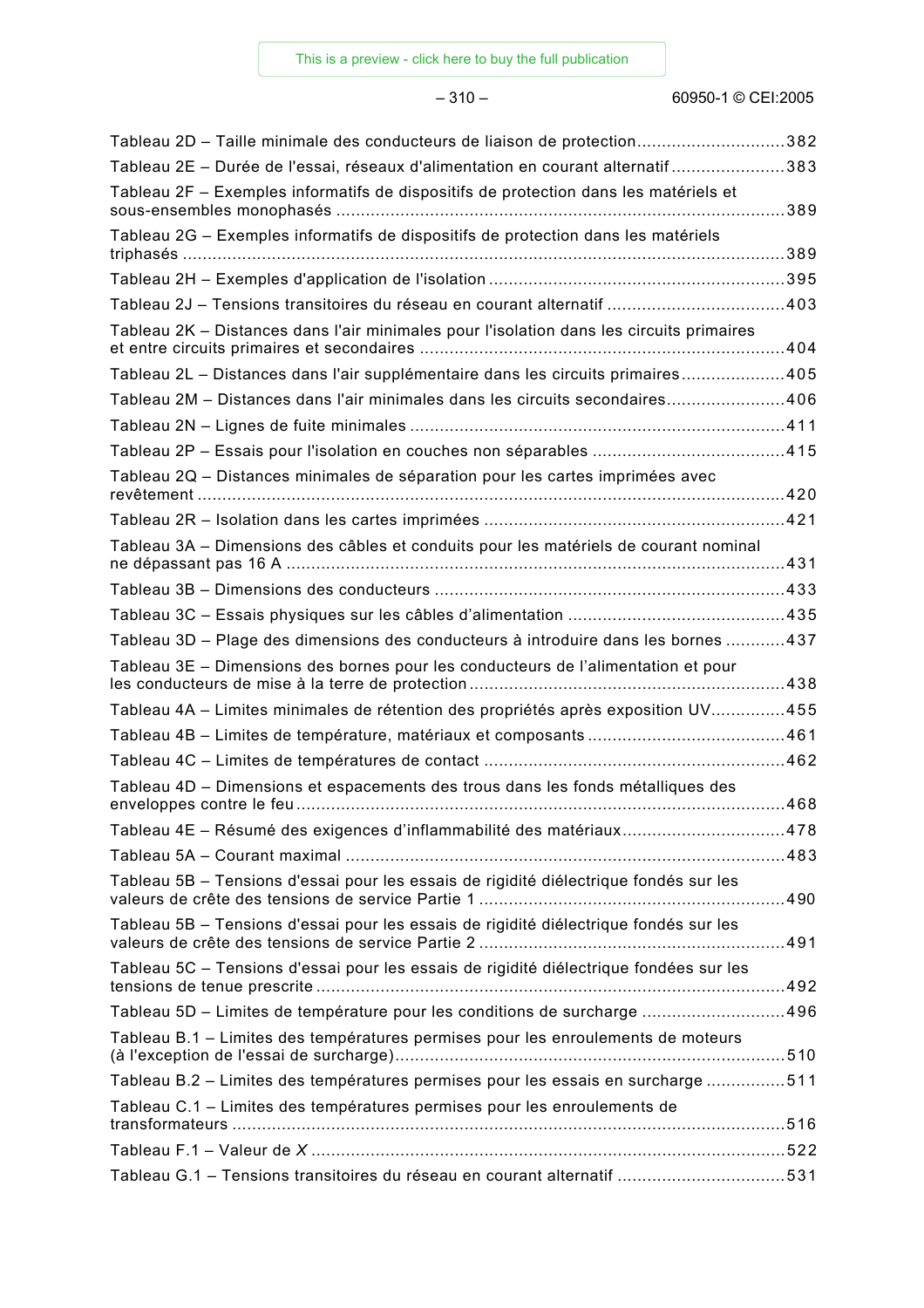– 12 – 60950-1 CEI:2005 60950-1 © CEI:2005 – 311 –

| Tableau G.2 – Distances dans l'air minimales jusqu'à 2 000 m au-dessus du niveau de         |  |
|---------------------------------------------------------------------------------------------|--|
|                                                                                             |  |
| Tableau N.1 – Valeurs des composants pour les Figures N.1 et N.2550                         |  |
| Tableau R.1 – Règles pour l'échantillonnage et l'examen – cartes imprimées avec             |  |
| Tableau R.2 – Règles pour l'échantillonnage et l'examen – distances dans l'air réduites 558 |  |
|                                                                                             |  |
|                                                                                             |  |
|                                                                                             |  |
|                                                                                             |  |
|                                                                                             |  |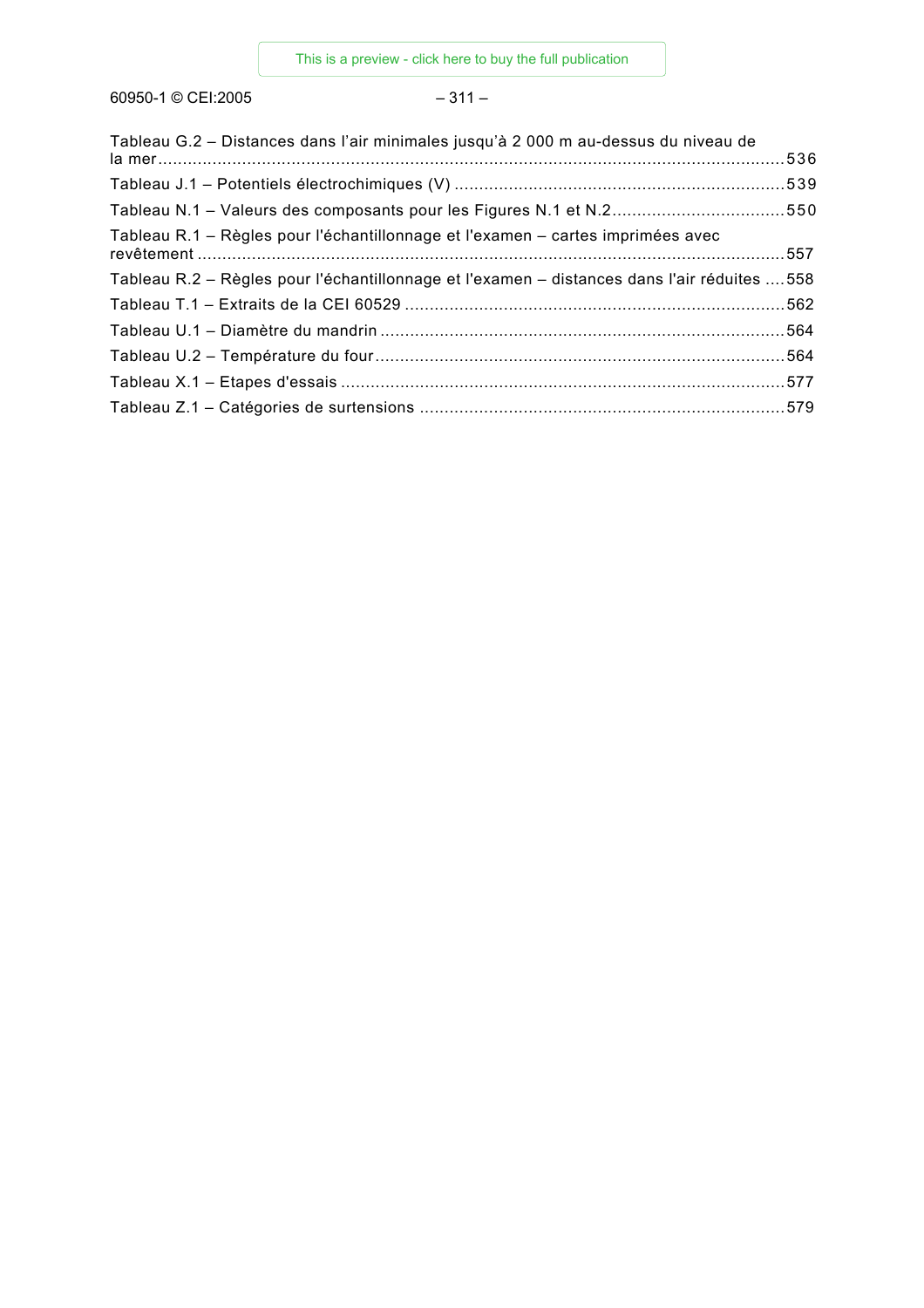$-312 -$  60950-1 © CEI:2005

# COMMISSION ÉLECTROTECHNIQUE INTERNATIONALE \_\_\_\_\_\_\_\_\_\_\_\_

# **MATÉRIELS DE TRAITEMENT DE L'INFORMATION – SÉCURITÉ –**

### **Partie 1: Exigences générales**

# AVANT-PROPOS

- 1) La Commission Electrotechnique Internationale (CEI) est une organisation mondiale de normalisation composée de l'ensemble des comités électrotechniques nationaux (Comités nationaux de la CEI). La CEI a pour objet de favoriser la coopération internationale pour toutes les questions de normalisation dans les domaines de l'électricité et de l'électronique. A cet effet, la CEI – entre autres activités – publie des Normes internationales, des Spécifications techniques, des Rapports techniques, des Spécifications accessibles au public (PAS) et des Guides (ci-après dénommés "Publication(s) de la CEI"). Leur élaboration est confiée à des comités d'études, aux travaux desquels tout Comité national intéressé par le sujet traité peut participer. Les organisations internationales, gouvernementales et non gouvernementales, en liaison avec la CEI, participent également aux travaux. La CEI collabore étroitement avec l'Organisation Internationale de Normalisation (ISO), selon des conditions fixées par accord entre les deux organisations.
- 2) Les décisions ou accords officiels de la CEI concernant les questions techniques représentent, dans la mesure du possible, un accord international sur les sujets étudiés, étant donné que les Comités nationaux intéressés sont représentés dans chaque comité d'études.
- 3) Les publications CEI se présentent sous la forme de recommandations internationales et elles sont agréées comme telles par les Comités nationaux de la CEI. Tous les efforts raisonnables sont entrepris afin que la CEI s'assure de l'exactitude du contenu technique de ses publications; la CEI ne peut pas être tenue responsable de l'éventuelle mauvaise utilisation ou interprétation qui en est faite par un quelconque utilisateur final.
- 4) Dans le but d'encourager l'uniformité internationale, les Comités nationaux de la CEI s'engagent, dans toute la mesure possible, à appliquer de façon transparente les Publications de la CEI dans leurs publications nationales et régionales. Toute divergence entre toute Publication de la CEI et toute publication nationale ou régionale correspondante doit être indiquée en termes clairs dans cette dernière.
- 5) La CEI n'a prévu aucune procédure de marquage valant indication d'approbation et n'engage pas sa responsabilité pour les équipements déclarés conformes à une de ses Publications.
- 6) Tous les utilisateurs doivent s'assurer qu'ils sont en possession de la dernière édition de cette publication.
- 7) Aucune responsabilité ne doit être imputée à la CEI, à ses administrateurs, employés, auxiliaires ou mandataires, y compris ses experts particuliers et les membres de ses comités d'études et des Comités nationaux de la CEI, pour tout préjudice causé en cas de dommages corporels et matériels, ou de tout autre dommage de quelque nature que ce soit, directe ou indirecte, ou pour supporter les coûts (y compris les frais de justice) et les dépenses découlant de la publication ou de l'utilisation de cette Publication de la CEI ou de toute autre Publication de la CEI, ou au crédit qui lui est accordé.
- 8) L'attention est attirée sur les références normatives citées dans cette publication. L'utilisation de publications référencées est obligatoire pour une application correcte de la présente publication.
- 9) L'attention est attirée sur le fait que certains des éléments de la présente publication CEI peuvent faire l'objet de droits de propriété intellectuelle ou de droits analogues. La CEI ne saurait être tenue pour responsable de ne pas avoir identifié de tels droits de propriété ou de ne pas avoir signalé leur existence.

La Norme internationale CEI 60950-1 a été établie par le comité d'études 108 de la CEI: Sécurité des appareils électroniques dans le domaine de l'audio, de la vidéo, du traitement de l'information et des technologies de la communication.

Cette seconde édition de la CEI 60950-1 annule et remplace la première édition de la CEI 60950-1, parue en 2001, et constitue une révision technique. Les principales modifications de la présente édition par rapport à la première édition de la CEI 60950-1 sont données à l'Annexe BB, y compris une liste des numéros des paragraphes, des tableaux et des figures modifiés.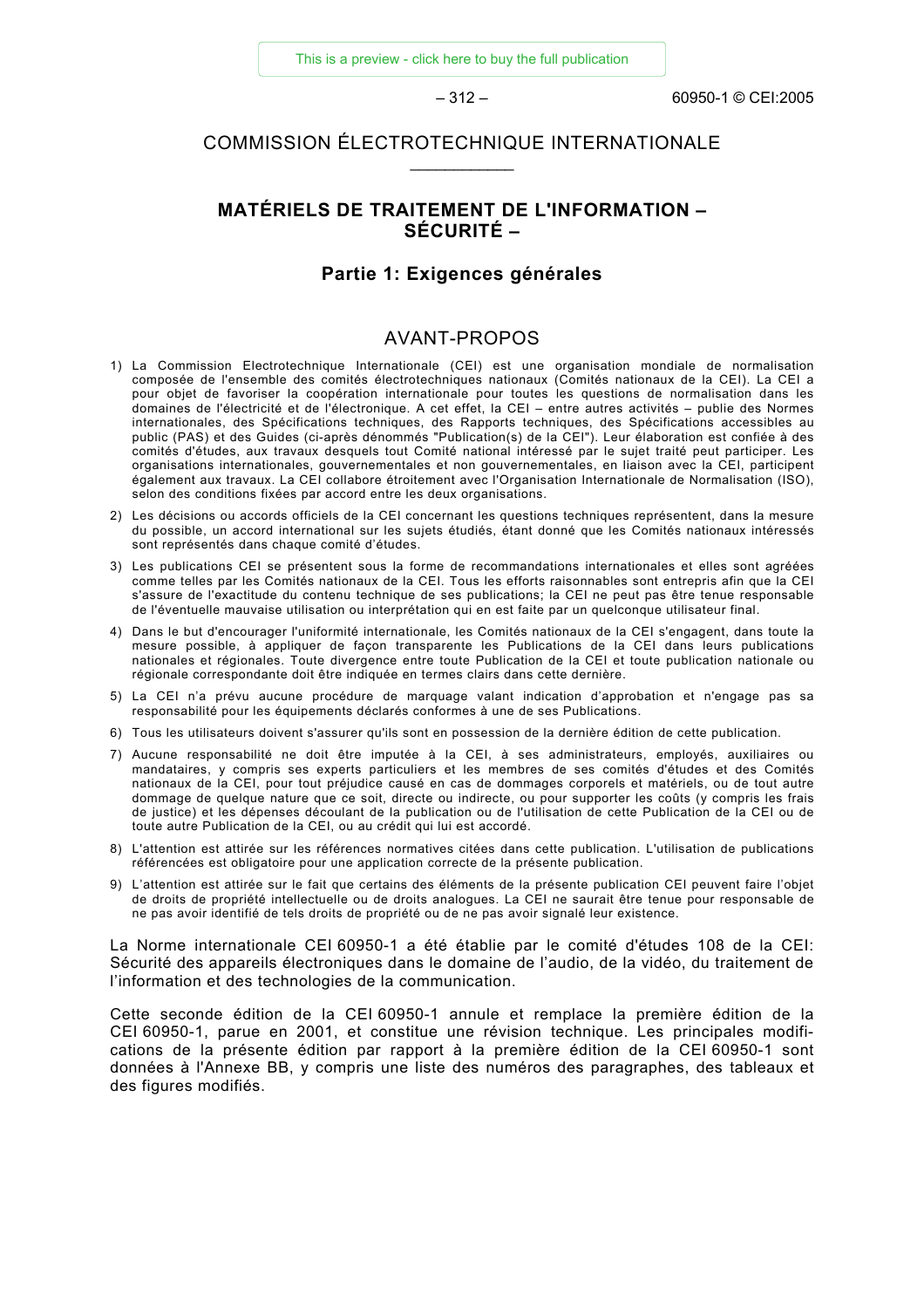$-313 - 60950-1$  © CFI:2005

Le texte de cette norme est issu des documents suivants:

| <b>FDIS</b>   | Rapport de vote |
|---------------|-----------------|
| 108/135A/FDIS | 108/147/RVD     |

Le rapport de vote indiqué dans le tableau ci-dessus donne toute information sur le vote ayant abouti à l'approbation de cette norme.

La CEI 60950-1 comporte les exigences fondamentales pour la sécurité des matériels de traitement de l'information.

Des parties complémentaires de la CEI 60950-1 couvriront des exigences de sécurité spécifiques pour les matériels de traitement de l'information ayant des applications limitées ou des caractéristiques spéciales, comme suit:

Partie 21: Téléalimentation (publiée);

Partie 22: Matériels installés à l'extérieur (prévue);

Partie 23: Matériels de grande taille pour le stockage des données (prévue);

A l'exception des notes, les textes donnés à l'intérieur d'une figure normative ou d'une cellule sous un tableau normatif ont également une valeur normative. Lorsqu'un texte est accompagné d'une référence en exposant, il est lié à un point particulier du tableau. Les autres textes figurant dans une cellule sous un tableau s'appliquent à l'ensemble du tableau.

Les annexes informatives et les textes commençant par le mot "NOTE" n'ont pas de valeur normative. Ces annexes et ces textes ne sont indiqués que pour donner des informations complémentaires.

Les notes "par pays" sont également informatives mais attirent l'attention sur des exigences qui ont une valeur normative dans les pays concernés.

Dans la présente norme, les caractères d'imprimerie suivants sont employés:

- − Exigences proprement dites et annexes normatives: caractères romains.
- − Critères de conformité et modalités d'essais: caractères italiques.
- − Notes dans le corps du texte et dans les tableaux: petits caractères romains.
- − Termes définis en 1.2: PETITES CAPITALES.

Le comité a décidé que le contenu de cette publication ne sera pas modifié avant la date du résultat de la maintenance indiquée sur le site web de la CEI à l'adresse suivante: "http://webstore.iec.ch", dans les données liées à la publication spécifique. A cette date, la publication sera

- reconduite,
- supprimée.
- remplacée par une édition révisée, ou
- amendée.

Le contenu des corrigenda d'août 2006 et août 2013 a été pris en considération dans cet exemplaire.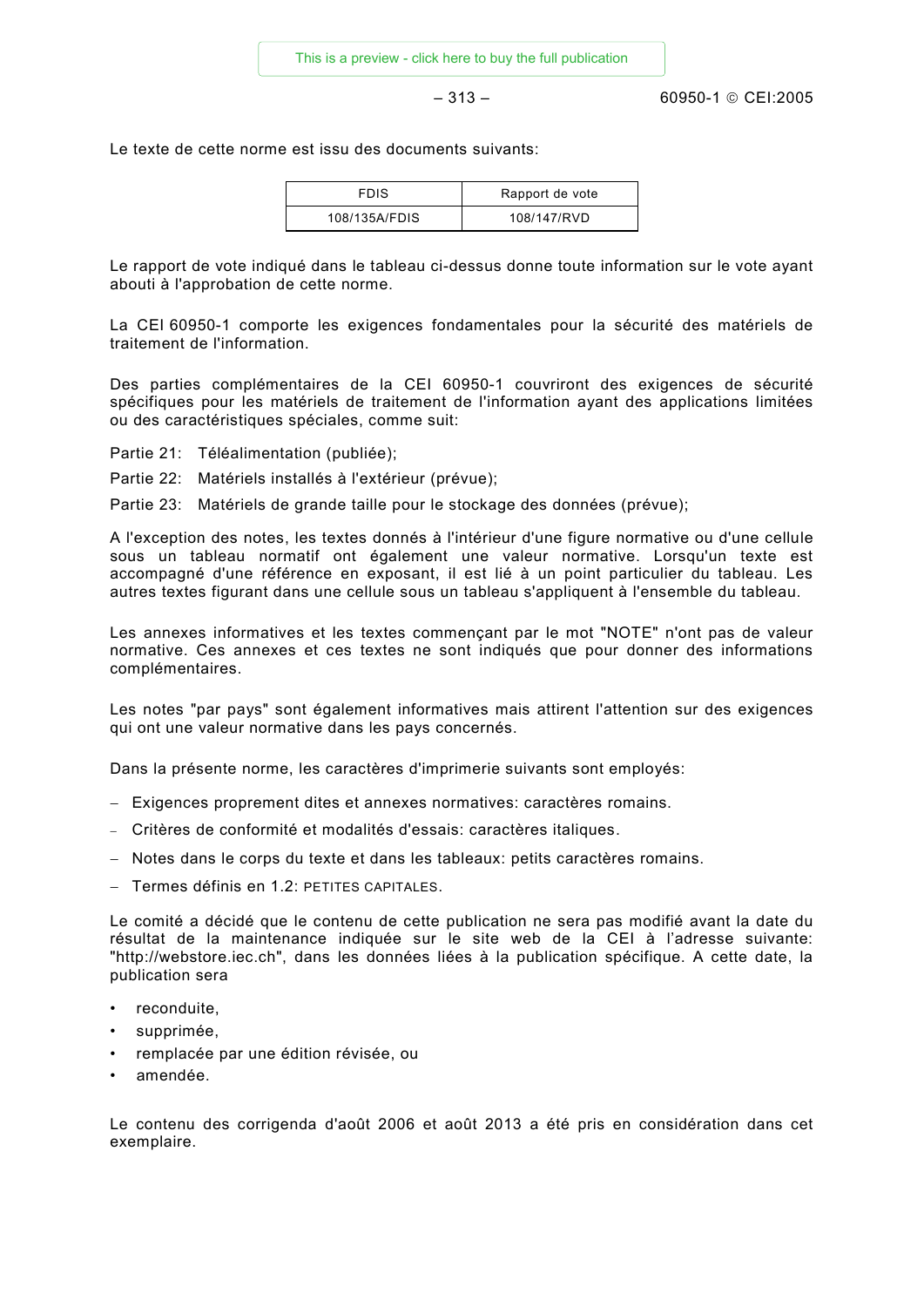$-314 - 314 - 60950 - 1$  © CEI:2005

# INTRODUCTION

# **0 Principes de sécurité**

Les principes suivants ont été adoptés par le comité d'études 108 dans la mise au point de la présente norme.

Ces principes ne prennent pas en compte les performances ou les caractéristiques fonctionnelles des matériels.

Les mots imprimés en PETITES MAJUSCULES sont des termes définis en 1.2 de la présente norme.

# **0.1 Principes généraux de sécurité**

Il est essentiel que les concepteurs comprennent les principes directeurs des exigences de sécurité, de façon à pouvoir réaliser un matériel sûr.

Ce qui suit ne constitue pas une variante aux exigences détaillées de la présente norme, mais a pour but de fournir aux concepteurs une appréciation des principes sur lesquels ces exigences sont fondées. Lorsque les matériels impliquent des technologies et des matériaux ou des méthodes de construction qui ne sont pas explicitement prises en compte, il convient que la conception de ces matériels apporte un niveau de sécurité qui ne soit jamais inférieur à ceux décrits dans les présents principes de sécurité.

Les concepteurs doivent prévoir non seulement les conditions de fonctionnement normales du matériel mais aussi les conditions probables de défaut, les défauts qui en sont la conséquence, un mauvais usage prévisible et les influences externes comme la température, l'altitude, la pollution, l'humidité et les surtensions sur le RÉSEAU D'ALIMENTATION et sur un RÉSEAU DE TÉLÉCOMMUNICATIONS ou un SYSTÈME DE DISTRIBUTION PAR CÂBLES. Il convient que le dimensionnement des espacements d'isolation tienne compte des réductions éventuelles liées aux tolérances de fabrication ou lorsqu'une déformation peut se produire au cours des manipulations, en cas de choc et de vibrations susceptibles de se produire au cours de la fabrication, du transport et de l'usage normal.

Il convient de respecter les priorités suivantes pour déterminer les méthodes de conception à adopter:

- − quand cela est possible, spécifier les critères de conception qui élimineront, réduiront les dangers ou protégeront contre ceux-ci;
- − quand la mesure ci-dessus n'est pas applicable parce que le fonctionnement du matériel en serait restreint, spécifier l'emploi de moyens de protection indépendants du matériel, comme un matériel personnel de protection (qui n'est pas spécifié dans cette norme);
- − quand aucune des mesures ci-dessus n'est utilisable dans la pratique, ou bien en supplément de ces mesures, spécifier l'application d'étiquettes de marquages et d'instructions concernant les risques résiduels.

Il existe deux types de personnes dont la sécurité est à examiner, les UTILISATEURS (ou OPÉRATEURS) et le PERSONNEL DE MAINTENANCE.

UTILISATEUR est le terme appliqué à toute personne autre que le PERSONNEL DE MAINTENANCE. Il convient que les exigences de protection supposent que les UTILISATEURS ne sont pas formés pour identifier les dangers, mais qu'ils n'agissent pas non plus intentionnellement dans le but de créer une situation dangereuse. En conséquence, les exigences assureront la protection des agents chargés du nettoyage et des visiteurs occasionnels aussi bien que des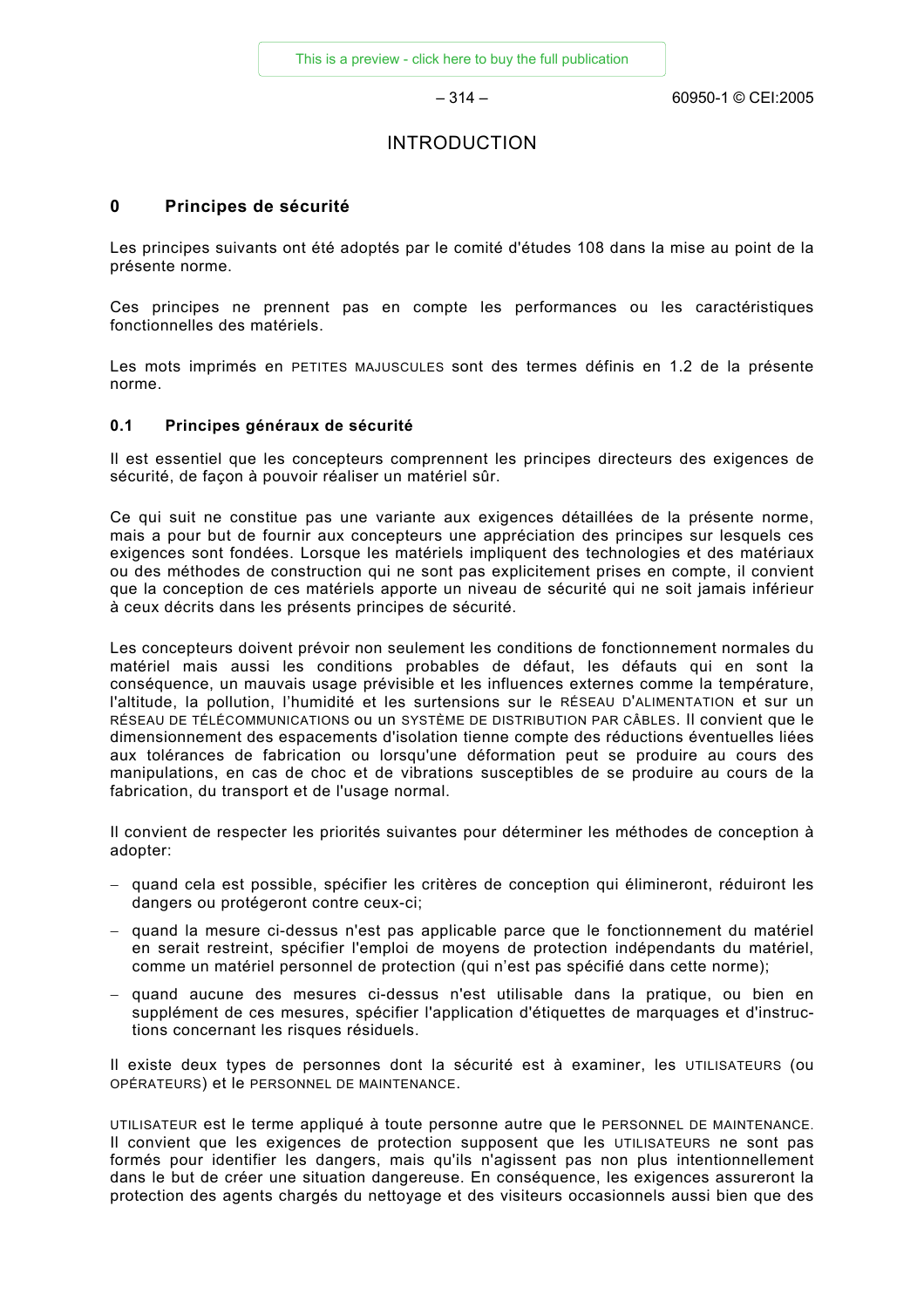– 20 – 60950-1 CEI:2005 60950-1 © CEI:2005 – 315 –

UTILISATEURS proprement dits. En général, il convient que les UTILISATEURS n'aient pas accès aux parties dangereuses et, pour ce faire, il convient que de telles parties soient situées seulement dans les ZONES D'ACCÈS POUR LA MAINTENANCE ou dans des matériels situés dans des LOCAUX À ACCÈS RESTREINT.

Lorsque les UTILISATEURS sont admis dans les ZONES À ACCÈS RESTREINT, ils doivent être informés de manière adéquate.

Les membres du PERSONNEL DE MAINTENANCE sont censés utiliser leur formation et leur habileté pour éviter pour eux-mêmes et pour des tiers les blessures pouvant résulter de dangers évidents qui existent dans les ZONES D'ACCÈS POUR LA MAINTENANCE des matériels ou dans des matériels situés dans des EMPLACEMENTS À ACCÈS RESTREINT. Toutefois, il convient que le PERSONNEL DE MAINTENANCE soit protégé contre des dangers inattendus. Cela peut se faire, par exemple, en plaçant les parties qui nécessitent d'être accessibles pour la maintenance à des emplacements ne présentant pas de dangers électriques et mécaniques, en fournissant des écrans pour éviter les contacts accidentels avec les parties dangereuses, et en fournissant des étiquettes ou des instructions pour avertir le personnel des risques résiduels.

Les informations sur les dangers potentiels peuvent être marquées sur le matériel ou fournies avec celui-ci, en fonction de la probabilité d'accident et de sa sévérité, ou tenues à la disposition du PERSONNEL DE MAINTENANCE. En général, les UTILISATEURS ne doivent pas être exposés à des dangers susceptibles de causer des blessures, et il convient que les informations fournies aux UTILISATEURS visent principalement à éviter les mauvais usages et les situations susceptibles de créer des dangers, comme un branchement à la mauvaise source de puissance et un remplacement de fusibles par des types incorrects.

Le MATÉRIEL MOBILE est considéré comme présentant un risque de choc légèrement plus élevé en raison d'une contrainte supplémentaire possible sur le câble d'alimentation, pouvant conduire à la rupture du conducteur de terre. Avec le MATÉRIEL PORTATIF, ce risque est augmenté, une usure du câble est plus probable et des dangers ultérieurs peuvent survenir en cas de chute du matériel. Le MATÉRIEL TRANSPORTABLE introduit un risque supplémentaire parce qu'il peut être employé et transporté dans n'importe quelle orientation; si un objet métallique rentre par une ouverture dans l'ENVELOPPE, il peut se déplacer à l'intérieur du matériel en risquant de provoquer un danger.

### **0.2 Dangers**

L'application d'une norme de sécurité a pour but de réduire les risques de blessures ou de dommages dus aux dangers suivants:

- − choc électrique;
- − dangers liés à l'énergie;
- − incendie;
- − dangers thermiques;
- dangers mécaniques;
- − rayonnements;
- − dangers chimiques.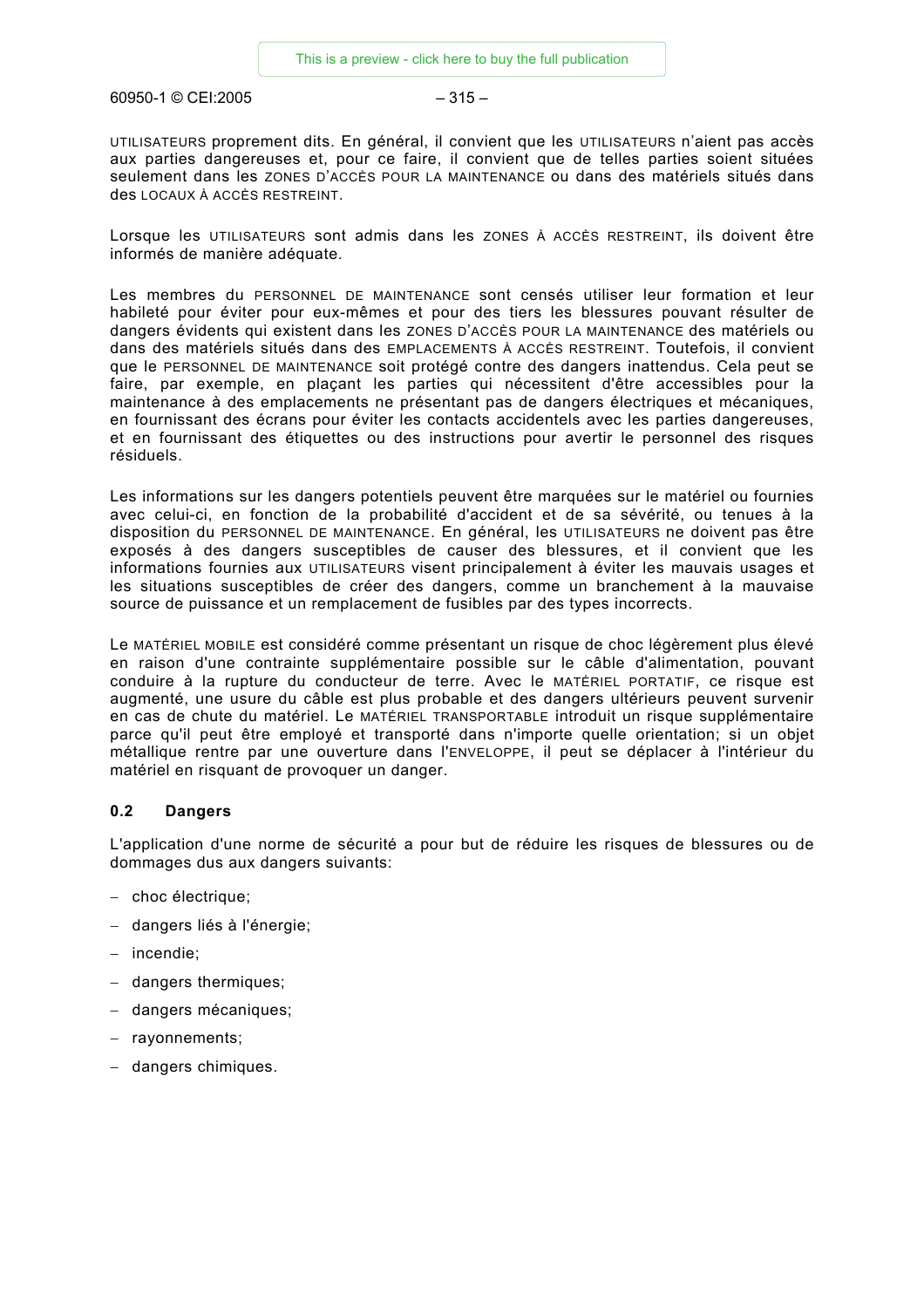$-316 -$  60950-1 © CEI:2005

# **0.2.1 Choc électrique**

Un choc électrique est dû au passage d'un courant à travers le corps humain. Les effets physiologiques qui en résultent dépendent de la valeur et de la durée du courant et du chemin emprunté à travers le corps humain. La valeur du courant est fonction de la tension appliquée, de l'impédance de la source et de l'impédance du corps humain. L'impédance du corps humain, elle, dépend de la surface de contact, de la présence d'humidité sur la surface de contact et des tensions et fréquences appliquées. Des courants de l'ordre du demimilliampère peuvent provoquer une réaction chez des sujets en bonne santé et peuvent provoquer indirectement des blessures du fait d'une réaction involontaire. Des courants plus importants peuvent avoir des effets plus directs tels qu'une brûlure, une tétanisation musculaire provoquant une incapacité à s'éloigner ou une fibrillation ventriculaire.

Les tensions permanentes jusqu'à 42,4 V en valeur de crête ou 60 V en tension continue ne sont généralement pas considérées comme dangereuses en condition sèche si elles sont touchées sur une surface équivalente à celle d'une main. Il convient que les parties nues qui doivent être touchées ou manipulées soient au potentiel de terre ou convenablement isolées.

Certains matériels seront reliés à des réseaux téléphoniques et à d'autres réseaux extérieurs. Quelques RÉSEAUX DE TÉLÉCOMMUNICATIONS fonctionnent avec des signaux comme la voix et la sonnerie superposées à une tension d'alimentation continue permanente. Au total, cela peut dépasser les valeurs données ci-dessus pour des tensions permanentes. Pour le PERSONNEL DE MAINTENANCE, manipuler des parties de tels circuits à mains nues est une pratique courante. Cela ne donne pas lieu à des blessures sérieuses grâce à l'usage de signaux de sonnerie cadencés et parce que la zone de contact avec les conducteurs nus normalement manipulés par le PERSONNEL DE MAINTENANCE est limitée. Cependant, il convient que la surface de contact d'une partie accessible à l'UTILISATEUR, et la probabilité que la partie soit touchée, soient encore plus limitées (par exemple par la forme ou la localisation de cette partie).

Il est normal de fournir deux niveaux de protection pour les UTILISATEURS afin de prévenir un choc électrique. En conséquence, le fonctionnement du matériel dans les conditions normales et après un premier défaut, y compris tout défaut qui en résulte, ne doit pas créer un danger de choc électrique. Toutefois, des mesures de protection supplémentaires, telles qu'une protection par mise à la terre ou une ISOLATION SUPPLÉMENTAIRE, ne sont pas considérées comme remplaçant une ISOLATION PRINCIPALE correctement conçue, ou l'en dispensant.

Contacts avec des parties nues normalement sous TENSION DANGEREUSE.

Défaillances de l'isolation entre des parties normalement sous TENSION DANGEREUSE et des parties conductrices accessibles.

#### **Des dommages peuvent résulter de: Exemples de mesures à prendre pour réduire les risques:**

Empêcher l'accès de l'UTILISATEUR aux parties portées à une TENSION DANGEREUSE par des couvercles fixés ou fermés, des VERROUILLAGES DE SÉCURITÉ, etc. Décharger les condensateurs accessibles sous TENSION DANGEREUSE.

Fournir une ISOLATION PRINCIPALE et relier à la terre les parties conductrices accessibles et les circuits de façon que l'exposition à la tension pouvant apparaître reste limitée par la protection de surintensité qui déconnectera dans un temps spécifié les parties présentant des défauts à basse impédance; ou alors prévoir entre les parties un écran métallique relié à la terre de protection, ou fournir une DOUBLE ISOLATION ou une ISOLATION RENFORCÉE entre ces parties, de façon qu'une défaillance vers la partie accessible ne soit pas susceptible de se produire.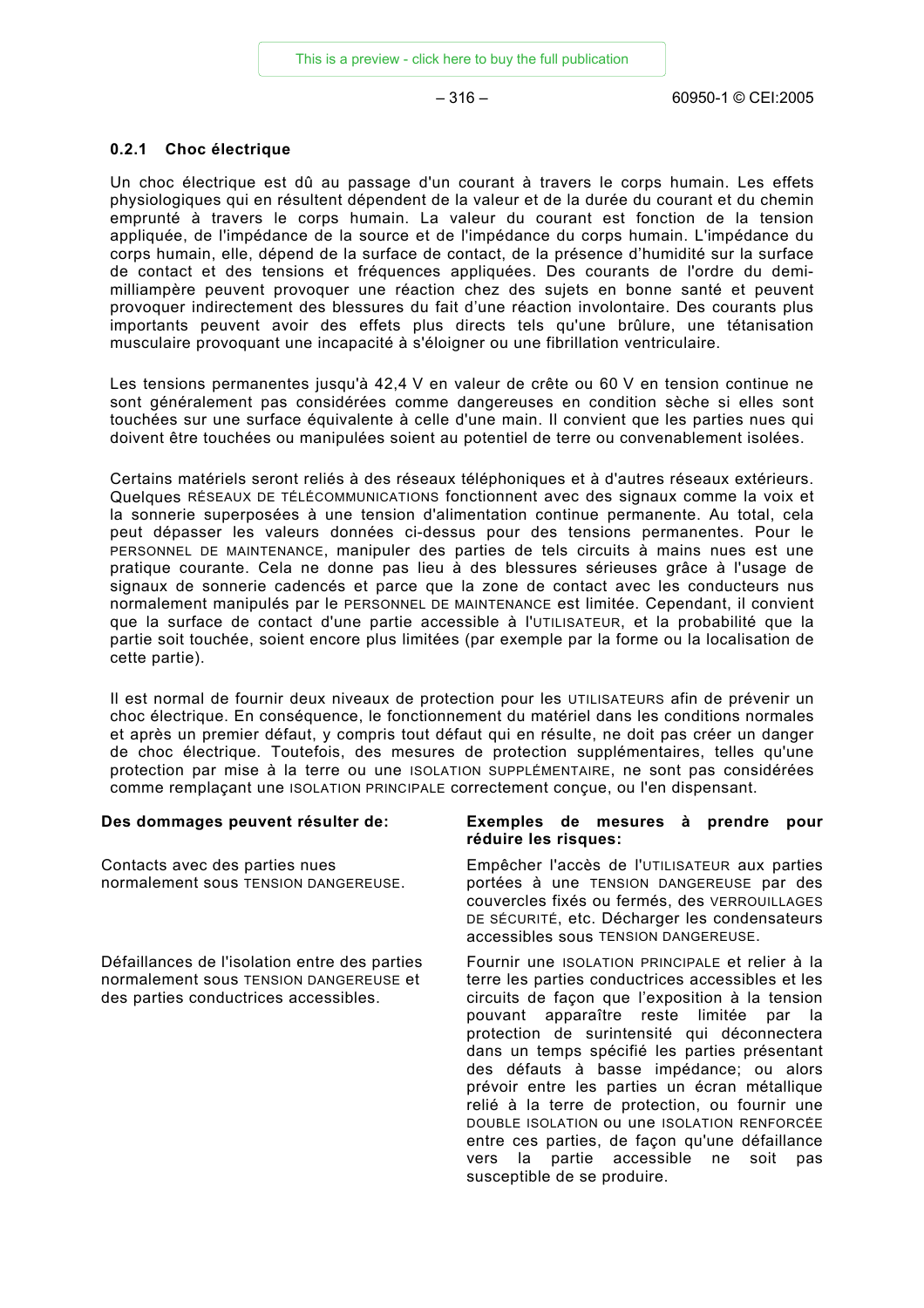– 24 – 60950-1 CEI:2005 60950-1 © CEI:2005 – 317 –

Contacts avec des circuits reliés aux RÉSEAUX DE TÉLÉCOMMUNICATIONS qui dépassent 42,4 V en valeur de crête ou 60 V en tension continue.

Défaillances de l'isolation accessible à l'UTILISATEUR.

COURANTS DE CONTACT (courant de fuite) entre des parties sous TENSION DANGEREUSE et les parties accessibles ou défaut d'une connexion de terre de protection. Le COURANT DE CONTACT peut comprendre le courant dû aux filtres d'anti-parasitage connectés entre CIRCUITS PRIMAIRES et parties accessibles.

Limiter l'accessibilité et la zone de contact de tels circuits et les séparer des parties non reliées à la terre auxquelles l'accès n'est pas limité.

Il convient que l'isolation qui est accessible à l'OPÉRATEUR présente des résistances mécaniques et électriques adéquates pour réduire le risque de contact avec des TENSIONS DANGEREUSES.

Limiter le COURANT DE CONTACT à une valeur spécifiée, ou prévoir une connexion de terre de protection de grande fiabilité.

### **0.2.2 Dangers liés à l'énergie**

Des blessures ou un incendie peuvent résulter d'un court-circuit entre des pôles adjacents de sources d'énergie à courant élevé ou de circuits à haute capacité et peuvent provoquer:

- − des brûlures;
- − des formations d'arcs;
- − des émissions de métal fondu.

Même les circuits dont les tensions sont sûres peuvent être dangereux à ce point de vue.

Exemples de mesures à prendre pour réduire les risques:

- − la séparation;
- − la mise en place d'écrans;
- − la mise en place de VERROUILLAGES DE SÉCURITÉ.

### **0.2.3 Incendie**

Des risques d'incendie peuvent résulter de températures excessives soit dans les conditions de fonctionnement normal, soit à cause de surcharges, d'une défaillance d'un composant, d'une rupture de l'isolation ou de connexions desserrées. Il convient qu'un incendie prenant naissance dans un matériel ne s'étende pas au-delà du voisinage immédiat de la source d'incendie et ne provoque pas de dommages à l'entourage du matériel.

Exemples de mesures à prendre pour réduire les risques:

- − la fourniture d'une protection contre les surintensités;
- − l'utilisation de matériaux de construction ayant des caractéristiques d'inflammabilité appropriées;
- − le choix des parties, composants et matériaux inflammables pour éviter une température élevée susceptible de provoquer l'inflammation;
- − la limitation de la quantité de matériaux combustibles utilisés;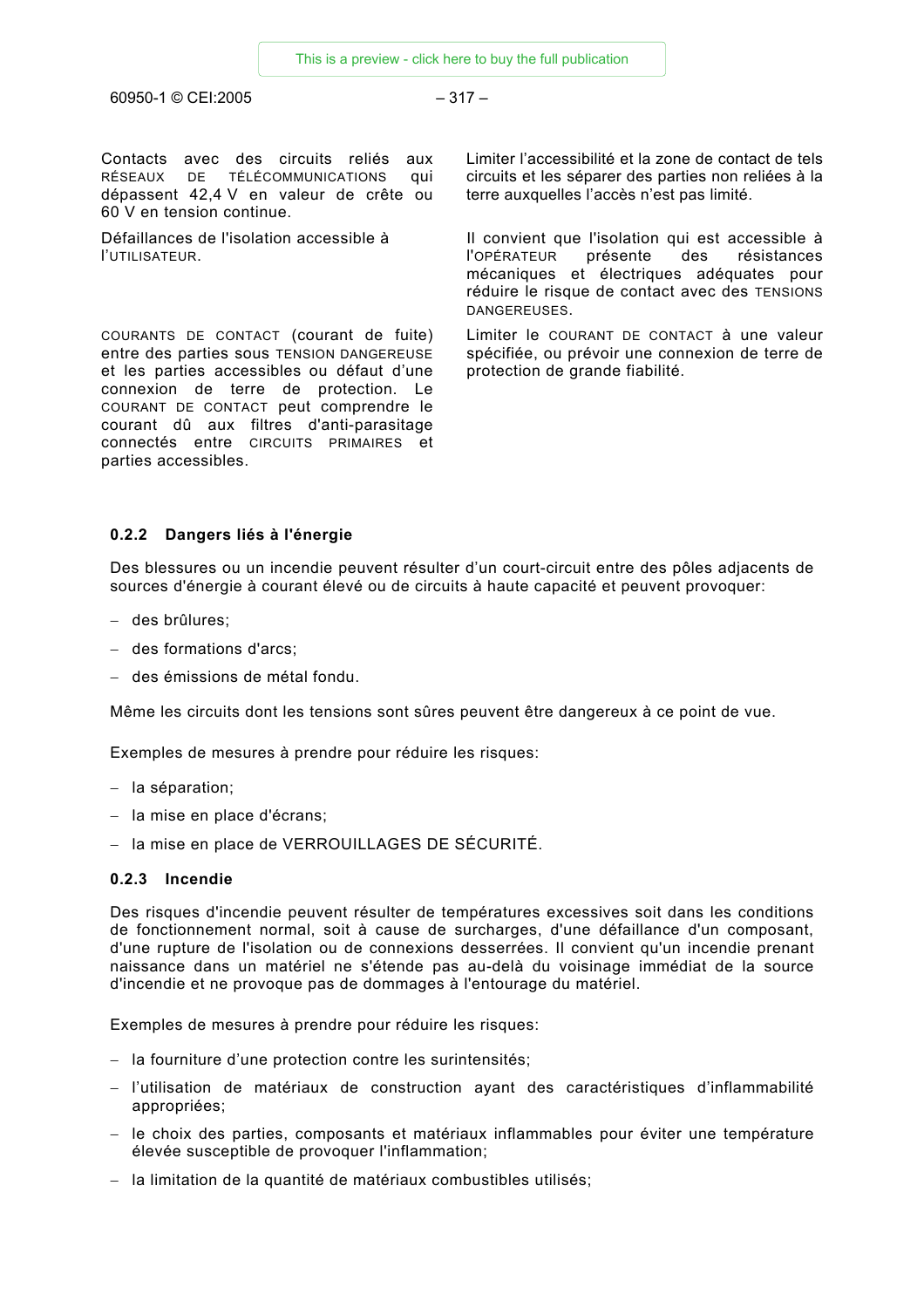$-318 -$  60950-1 © CEI:2005

- − la mise en place d'écrans ou la séparation des matériaux combustibles des sources possibles d'inflammation;
- − l'utilisation d'ENVELOPPES ou de barrières pour limiter la propagation du feu à l'intérieur du matériel;
- − l'utilisation de matériaux appropriés pour les ENVELOPPES de façon à réduire le risque d'extension du feu à l'extérieur du matériel.

### **0.2.4 Dangers thermiques**

Des blessures peuvent résulter de hautes températures dans les conditions de fonctionnement normal, provoquant:

- − des brûlures dues au contact avec des parties chaudes accessibles;
- − une dégradation de l'isolation et de composants critiques pour la sécurité;
- − une inflammation de liquides inflammables.

Exemples de mesures à prendre pour réduire les risques:

- − la prise de mesures pour éviter des températures élevées sur les parties accessibles;
- − le fait d'éviter des températures supérieures au point d'inflammation des liquides;
- − la mise en place de marquages pour avertir les UTILISATEURS aux endroits où l'accès aux parties à haute température est inévitable.

### **0.2.5 Dangers mécaniques**

Des blessures peuvent résulter:

- − d'arêtes et de coins tranchants;
- − de parties mobiles qui peuvent causer des blessures;
- − de l'instabilité du matériel;
- − d'une projection de particules lors d'implosions de tubes cathodiques ou d'explosions de lampes à haute pression.

Exemples de mesures à prendre pour réduire les risques:

- − l'arrondissement des arêtes et des coins tranchants;
- − l'installation de protections;
- − la mise en place de VERROUILLAGES DE SÉCURITÉ;
- − des mesures assurant une stabilité suffisante aux matériels auto-stables;
- − la sélection des tubes cathodiques et des lampes à haute pression résistant respectivement aux implosions et aux explosions;
- − la mise en place de marquages pour avertir les UTILISATEURS aux endroits où l'accès est inévitable.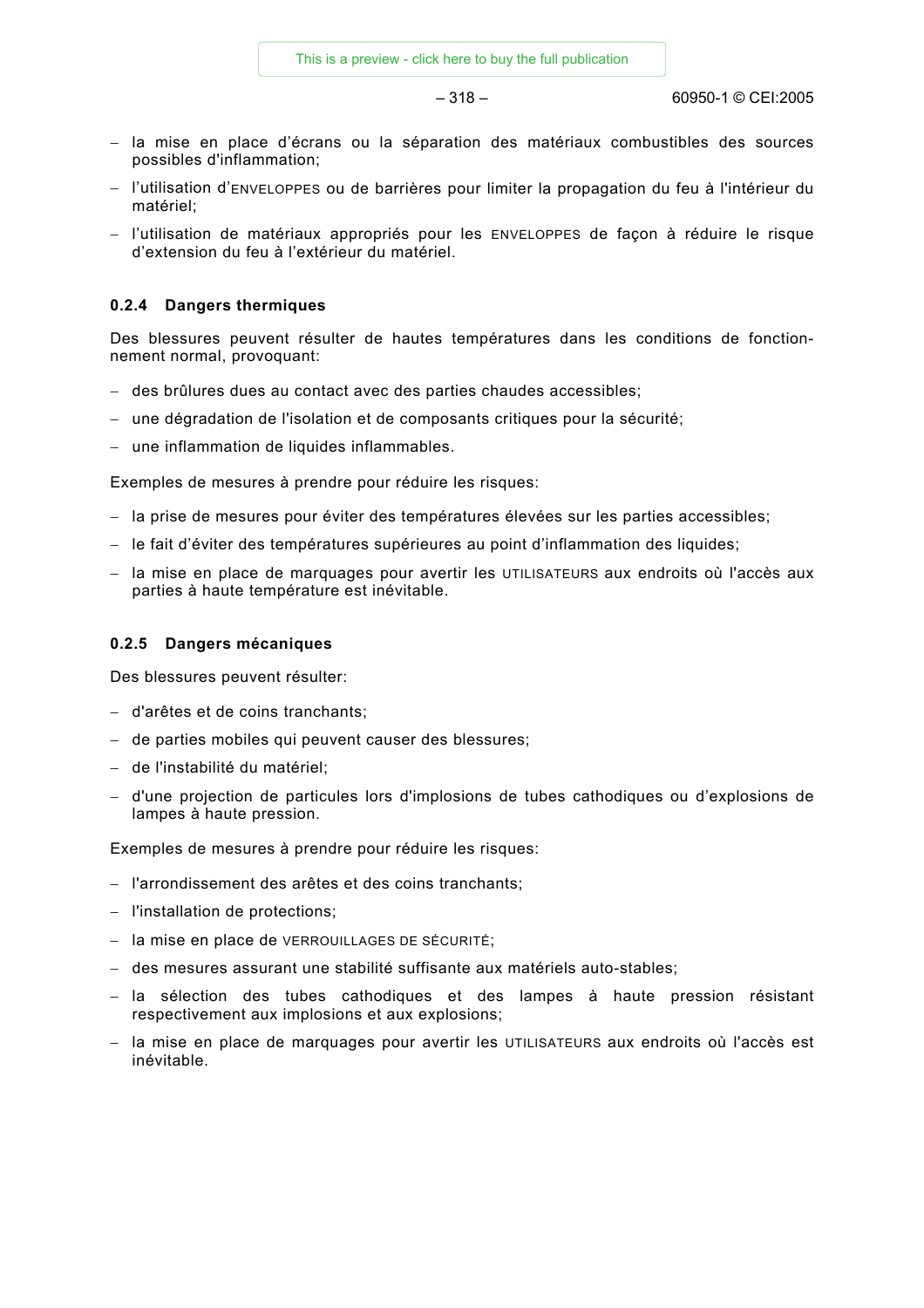– 28 – 60950-1 CEI:2005 60950-1 © CEI:2005 – 319 –

### **0.2.6 Rayonnements**

Des blessures touchant les UTILISATEURS et le PERSONNEL DE MAINTENANCE peuvent résulter de différentes formes de rayonnements émis par le matériel. Il peut s'agir de fréquences acoustiques, de fréquences radioélectriques, de rayons infrarouges, ultraviolets et ionisants et de lumières de haute intensité visibles et cohérentes (lasers).

Exemples de mesures à prendre pour réduire les risques:

- − la limitation du niveau d'énergie des sources de rayonnements;
- − l'écrantage des sources de rayonnements;
- − la mise en place de VERROUILLAGES DE SÉCURITÉ;
- − la mise en place de marquages pour avertir les UTILISATEURS aux endroits où l'exposition au danger de rayonnement est inévitable.

### **0.2.7 Risques chimiques**

Des blessures peuvent résulter du contact avec certaines substances chimiques ou de l'inhalation de leurs vapeurs et de leurs fumées.

Exemples de mesures à prendre pour réduire les risques:

- − éviter l'utilisation de matériaux de construction ou de consommables susceptibles de causer des dommages par contact ou inhalation dans les conditions normales et prévisibles d'utilisation.
- − éviter les conditions susceptibles de causer des fuites ou des vaporisations;
- − mettre des marquages en place pour avertir les UTILISATEURS des dangers.

### **0.3 Matériaux et composants**

Il convient de choisir et de disposer les matériaux et les composants utilisés dans la construction des matériels de façon qu'on puisse espérer qu'ils assureront leur fonction de manière sûre pour la durée de vie prévisible du matériel, sans créer de danger et qu'ils ne contribueront pas de façon significative à la propagation d'un danger d'incendie sérieux. Il convient de choisir les composants de façon à ce qu'ils restent dans la plage des caractéristiques spécifiées par leur fabricant en conditions normales, et qu'ils ne créent pas de danger dans les conditions de défaut.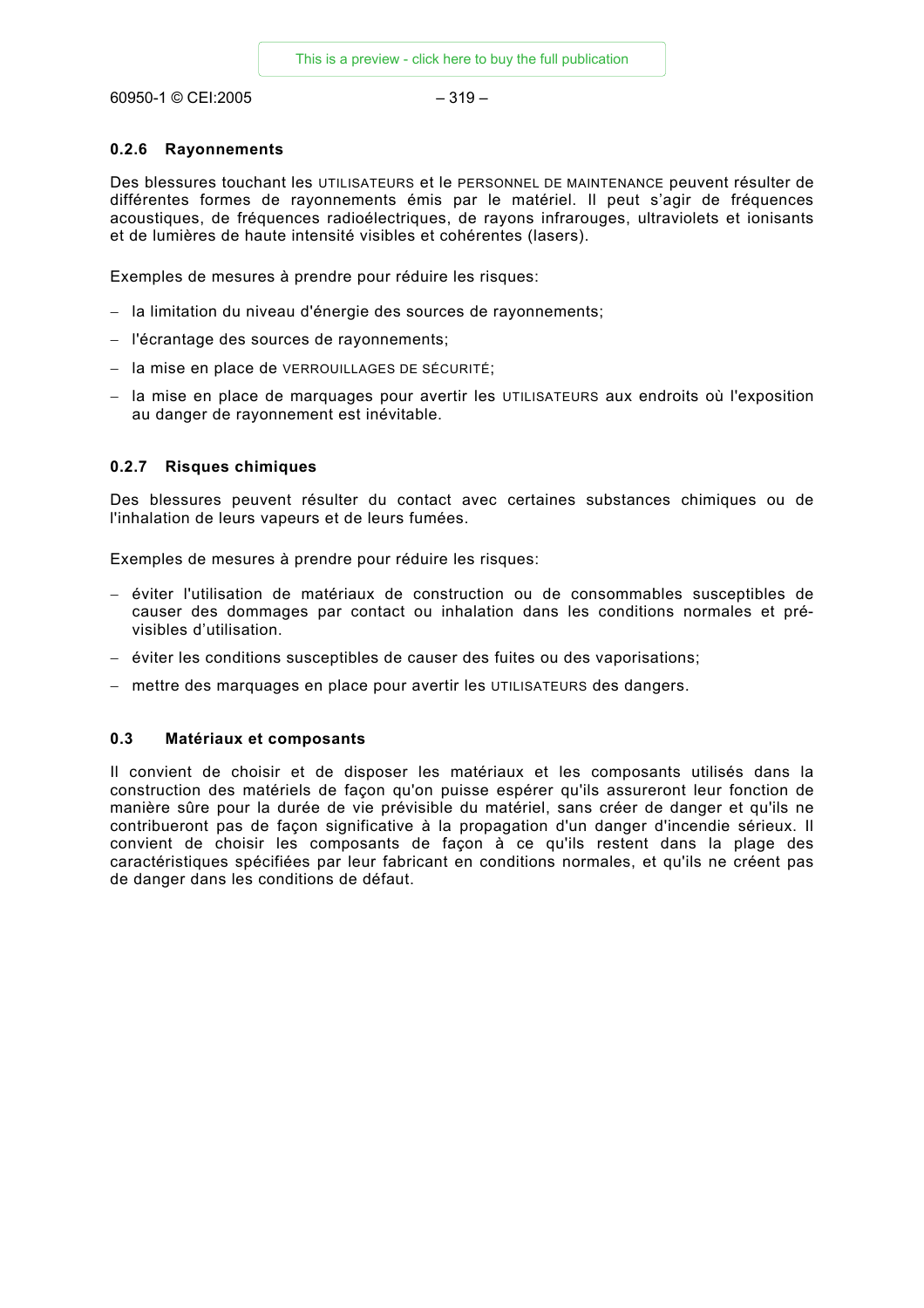# **MATÉRIELS DE TRAITEMENT DE L'INFORMATION – SÉCURITÉ –**

# **Partie 1: Exigences générales**

# **1 Généralités**

### **1.1 Domaine d'application**

### **1.1.1 Matériels couverts par la présente norme**

La présente norme est applicable aux matériels de traitement de l'information alimentés par le réseau ou alimentés par batteries, y compris les matériels de bureau électriques et les matériels associés, de TENSION ASSIGNÉE maximale égale à 600 V.

La présente norme est aussi applicable aux matériels de traitement de l'information suivants:

- conçus pour être utilisés comme équipements terminaux de télécommunications et matériels d'infrastructure de RÉSEAUX DE TÉLÉCOMMUNICATIONS, quelle que soit la source d'alimentation;
- conçus et prévus pour être connectés directement à un SYSTÈME DE DISTRIBUTION PAR CÂBLES, ou pour y être utilisés comme matériels d'infrastructure quelle que soit la source d'alimentation;
- destinés à utiliser le RÉSEAU D'ALIMENTATION EN COURANT ALTERNATIF comme moyen de transmission de télécommunications (voir Article 6, Note 4 et 7.1, Note 4).

Cette norme est également applicable aux composants et aux sous-ensembles destinés à être intégrés dans des matériels de traitement de l'information. Il n'est pas attendu que de tels composants et sous-ensembles soient en tout point conformes à la norme, sous réserve que le matériel de technologie de l'information complet qui intègre de tels composants et sousensembles soit conforme.

NOTE 1 Parmi les exemples d'aspects auxquels des composants et des sous-ensembles non installés peuvent ne pas être conformes, on peut citer le marquage des caractéristiques assignées et l'accès aux parties dangereuses.

NOTE 2 La présente norme peut être appliquée aux parties électroniques du matériel même si le matériel n'entre pas complètement dans le domaine d'application de la norme, par exemple gros systèmes de conditionnement de l'air, systèmes de détection incendie et systèmes d'extinction d'incendie. Des exigences différentes peuvent être nécessaires pour certaines applications.

La présente norme spécifie les exigences prévues pour réduire les risques de feu, de chocs électriques ou de blessures pour l'OPÉRATEUR et le personnel non spécialisé qui peut entrer en contact avec le matériel et, lorsque c'est indiqué spécifiquement, pour le PERSONNEL DE MAINTENANCE.

Le but de la présente norme est de réduire de tels risques concernant le matériel installé, qu'il se compose d'un système d'unités interconnectées ou d'unités indépendantes, sous réserve que le matériel soit installé, utilisé et entretenu de la manière prescrite par le fabricant.